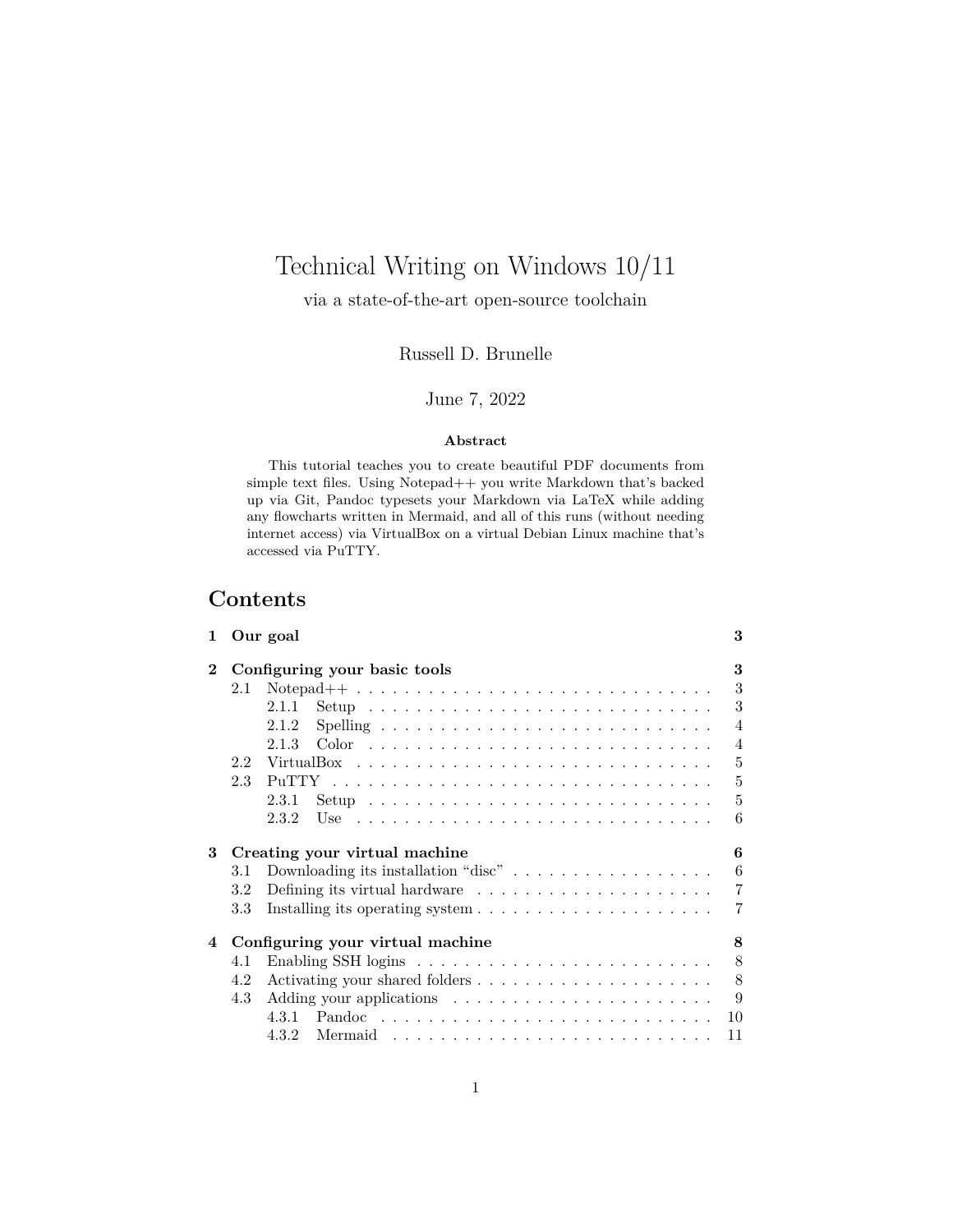|   | 4.4 | Refining Pandoc                                                                                                            | 11     |
|---|-----|----------------------------------------------------------------------------------------------------------------------------|--------|
| 5 |     | Starting and stopping your virtual machine                                                                                 | 12     |
| 6 |     | Using your virtual machine                                                                                                 | 12     |
|   | 6.1 |                                                                                                                            | 12     |
|   |     | Creating a beautiful PDF $\ldots \ldots \ldots \ldots \ldots \ldots$<br>6.1.1                                              | 12     |
|   |     | Exporting to Google Docs<br>6.1.2                                                                                          | 13     |
|   | 6.2 |                                                                                                                            | 13     |
| 7 |     | Free upgrades                                                                                                              | 15     |
|   | 7.1 |                                                                                                                            | 15     |
|   | 7.2 | Skipping passwords with SSH keys                                                                                           | 15     |
|   |     | 7.2.1                                                                                                                      | 15     |
|   |     | 7.2.2                                                                                                                      | 16     |
|   |     | 7.2.3<br>Telling PuTTY to use your private key $\dots \dots \dots$                                                         | 16     |
|   | 7.3 | Using Git for backups and version control $\ldots \ldots \ldots \ldots$                                                    | 16     |
|   |     | 7.3.1                                                                                                                      | 16     |
|   |     | 7.3.2<br>Installing Git's LFS extension                                                                                    | 17     |
|   |     | 7.3.3                                                                                                                      | 17     |
|   |     | 7.3.4<br>Selecting a Git host $\dots \dots \dots \dots \dots \dots \dots \dots$                                            | 18     |
|   |     | 7.3.5                                                                                                                      | 18     |
|   | 7.4 |                                                                                                                            | 18     |
| 8 |     | Unicode reference                                                                                                          | 19     |
| 9 |     | Markdown reference                                                                                                         | 20     |
|   | 9.1 | In line syntax $\ldots \ldots \ldots \ldots \ldots \ldots \ldots \ldots \ldots$                                            | 20     |
|   | 9.2 | Headings                                                                                                                   | 21     |
|   | 9.3 |                                                                                                                            | 21     |
|   | 9.4 | Definition lists                                                                                                           | 21     |
|   | 9.5 | Example lists $\ldots \ldots \ldots \ldots \ldots \ldots \ldots \ldots \ldots \ldots$                                      | 22     |
|   | 9.6 |                                                                                                                            | 22     |
|   | 9.7 | Figures<br>the contract of the contract of the contract of the contract of the contract of the contract of the contract of | 23     |
|   | 9.8 |                                                                                                                            | 23     |
|   | 9.9 | Code listings                                                                                                              | 23     |
|   |     | 9.9.1                                                                                                                      | 23     |
|   |     | 9.9.2                                                                                                                      | 24     |
|   |     |                                                                                                                            | 24     |
|   |     |                                                                                                                            | 25     |
|   |     |                                                                                                                            | 26     |
|   |     |                                                                                                                            | 27     |
|   |     | The auto-generated bibliography for our examples                                                                           | $27\,$ |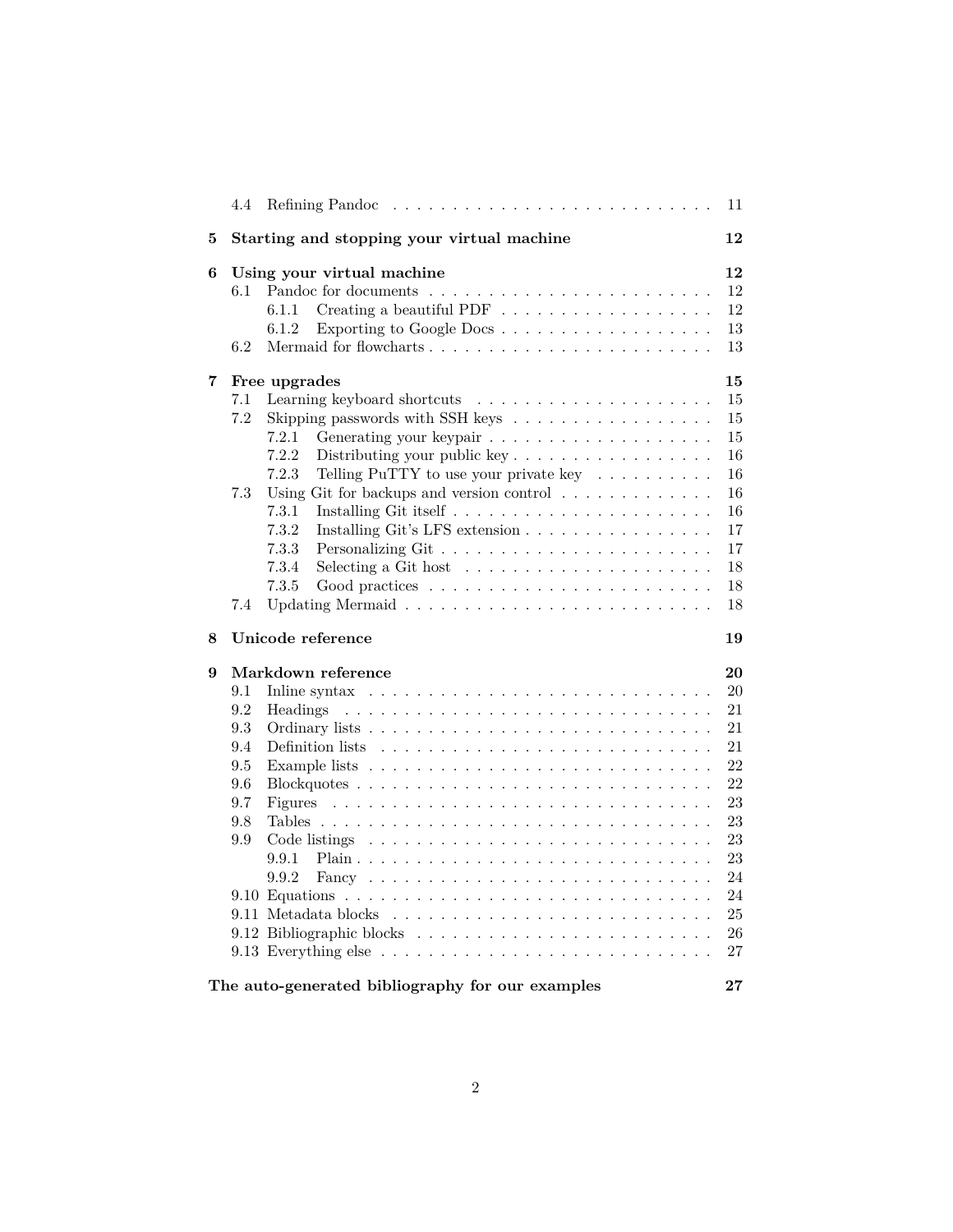## <span id="page-2-0"></span>**1 Our goal**

<span id="page-2-4"></span>

Figure 1: Your Screen

In the screen shown in figure [1,](#page-2-4) you'll write on the left, issue the typesetting command at bottom right, then proofread at top right.

## <span id="page-2-1"></span>**2 Configuring your basic tools**

### <span id="page-2-2"></span>**2.1 Notepad++**

#### <span id="page-2-3"></span>**2.1.1 Setup**

Install Notepad++ from <https://notepad-plus-plus.org>.

I recommend making the following changes to Notepad++ right away ("Line ending" and "Tab Settings" admittedly being the only *truly* essential ones):

- View  $\rightarrow$  Word wrap  $\rightarrow$  [checked]
- Settings  $\rightarrow$  Style Configurator...  $\rightarrow$ 
	- 1. Select theme  $\rightarrow$  Default (stylers.xml)
	- 2. Language  $\rightarrow$  Global Styles
	- 3. Style  $\rightarrow$  Global override  $\rightarrow$  Font name  $\rightarrow$  Consolas
	- 4. Style  $\rightarrow$  Default Style  $\rightarrow$  Font name  $\rightarrow$  Consolas
	- 5. Save & Close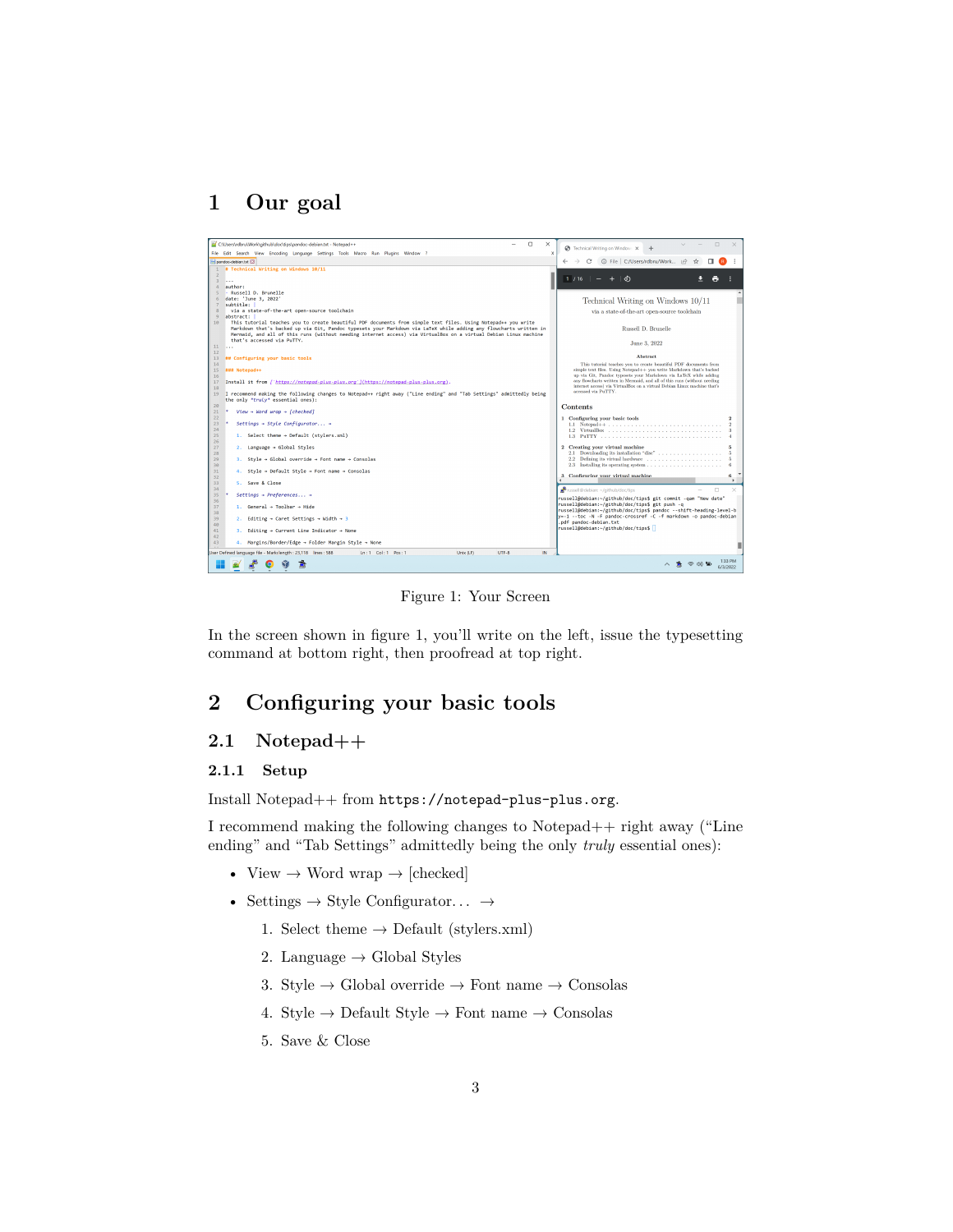- Settings  $\rightarrow$  Preferences...  $\rightarrow$ 
	- 1. General  $\rightarrow$  Toolbar  $\rightarrow$  Hide
	- 2. Editing  $\rightarrow$  Caret Settings  $\rightarrow$  Width  $\rightarrow$  3
	- 3. Editing  $\rightarrow$  Current Line Indicator  $\rightarrow$  None
	- 4. Margins/Border/Edge  $\rightarrow$  Folder Margin Style  $\rightarrow$  None
	- 5. Margins/Border/Edge  $\rightarrow$  Line Number  $\rightarrow$  Constant width
	- 6. New Document  $\rightarrow$  Format (Line ending)  $\rightarrow$  Unix (LF)
	- 7. Language  $\rightarrow$  Tab Settings  $\rightarrow$  Replace by space  $\rightarrow$  [checked]
	- 8. Highlighting  $\rightarrow$  Smart Highlighting  $\rightarrow$  Enable  $\rightarrow$  [unchecked]
	- 9. Print  $\rightarrow$  Print line number  $\rightarrow$  [unchecked]
	- [1](#page-3-2)0. Backup  $\rightarrow$  Enable session snapshot and periodic backup  $\rightarrow$  [choose]<sup>1</sup>
	- 11. Auto-Completion  $\rightarrow$  Enable auto-completion on each input  $\rightarrow$ [unchecked]
	- 12. Auto-Completion  $\rightarrow$  Function parameters hint on input  $\rightarrow$  [unchecked]
	- 13. Close

#### <span id="page-3-0"></span>**2.1.2 Spelling**

Spell check is provided via a plugin. Here's how you activate that plugin:

- 1. Plugins  $\rightarrow$  Plugins Admin...  $\rightarrow$  Available  $\rightarrow$  DSpellCheck  $\rightarrow$  [checked]  $\rightarrow$ Install  $\rightarrow$  Yes
- 2. Plugins  $\rightarrow$  DSpellCheck  $\rightarrow$  Settings...  $\rightarrow$  Simple  $\rightarrow$  Download...  $\rightarrow$ [check desired language]  $\rightarrow$  Install Selected  $\rightarrow$  OK  $\rightarrow$  Apply  $\rightarrow$  OK
- 3. Plugins  $\rightarrow$  DSpellCheck  $\rightarrow$  Settings...  $\rightarrow$  Advanced  $\rightarrow$  Underline Style  $\rightarrow$  Straight Box  $\rightarrow$  Apply  $\rightarrow$  OK
- 4. Plugins  $\rightarrow$  DSpellCheck  $\rightarrow$  Spell Check Document Automatically

#### <span id="page-3-1"></span>**2.1.3 Color**

All of the above only has to be done once. But choosing one of the following two Markdown color modes is something you'll probably want to do every time you open a Markdown file for substantial work.

- If you're in ordinary light conditions:
	- 1. Language  $\rightarrow$  Markdown (preinstalled)

<span id="page-3-2"></span><sup>&</sup>lt;sup>1</sup>If your computer is stable, you're in the habit of regularly saving, and you'll be keeping your work under version control, then you may prefer to uncheck this.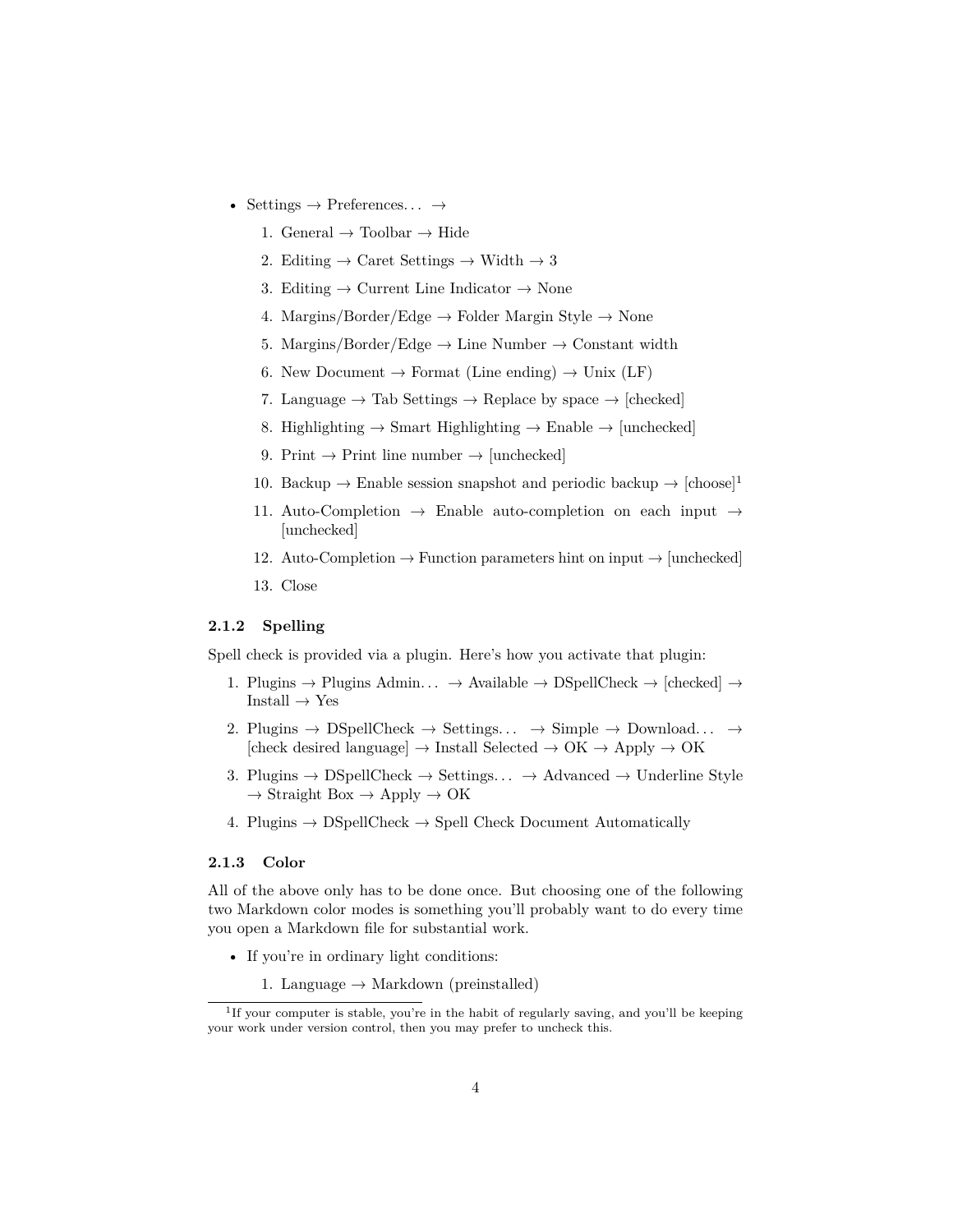- If you're in very low light conditions:
	- 1. Language  $\rightarrow$  Markdown (preinstalled dark mode)
	- 2. Settings  $\rightarrow$  Preferences...  $\rightarrow$  Dark Mode  $\rightarrow$  Enable dark mode  $\rightarrow$  $[checked] \rightarrow Close$

If you chose the low light option above, then you'll probably also want to do most of your work in full screen mode. The F11 key toggles that.

#### <span id="page-4-0"></span>**2.2 VirtualBox**

Install it from <https://www.virtualbox.org>.

Two quick comments:

- 1. You may notice that a fresh installation of VirtualBox creates a default host-only VirtualBox network. There's no harm in ignoring this virtual network, but for our purposes there's also no harm in removing it via the VirtualBox Host Network Manager; this virtual network is only useful if not only will you be running multiple virtual machines simultaneously, but those virtual machines will need to communicate *with each other*. We're not doing anything remotely like that.
- 2. VirtualBox can't run on Windows PCs with ARM CPUs (i.e., the radically different type of CPU normally found in smartphones). But "Windows on ARM" PCs are currently only a *very* small part of the total Windows PC market, and it's similarly unlikely this limitation will apply to you.

#### <span id="page-4-2"></span><span id="page-4-1"></span>**2.3 PuTTY**

#### **2.3.1 Setup**

Install it from <https://www.chiark.greenend.org.uk/~sgtatham/putty/>.

I recommend creating within PuTTY two saved sessions (one for "root" logins and one for ordinary user account logins) as follows:

- Session
	- **–** Host Name: 127.0.0.1
	- **–** Port: 10022
	- **–** Close window on exit: Always
- Terminal
	- **–** Bell
		- ∗ Action to happen when a bell occurs: None
		- ∗ Taskbar/caption indication on bell: Steady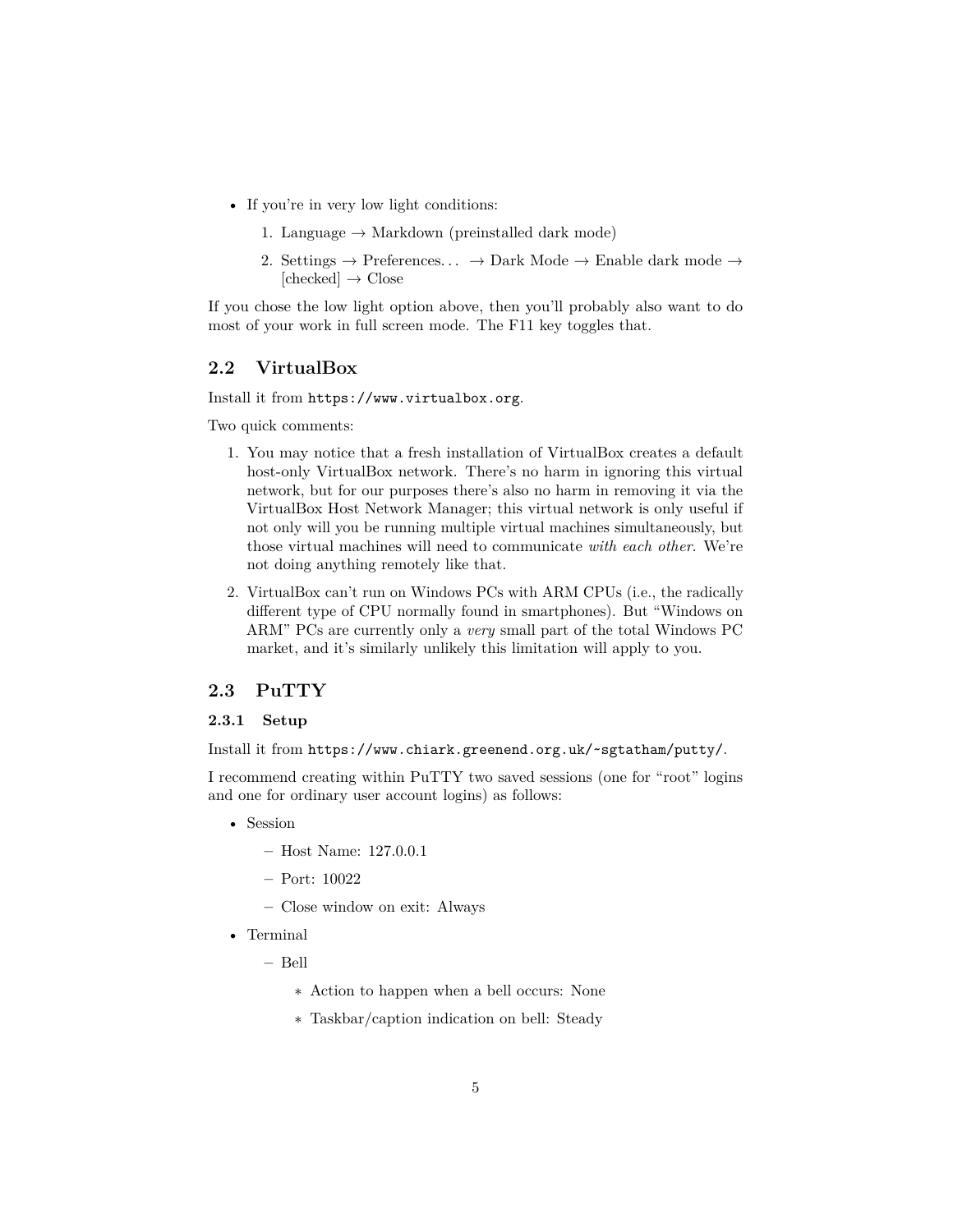• Window

**–** Appearance

- ∗ Font: Consolas
- **–** Selection

∗ Ctrl + Shift + {C,V}: System clipboard

**–** Colours

∗ Use system colours: [checked]

• Connection

**–** Data

∗ Auto-login username: [root for your first saved session, and your preferred ordinary username for your second saved session (all lowercase with no spaces or punctuation)]

#### <span id="page-5-0"></span>**2.3.2 Use**

Please note that you'll use an accompanying application called "Pageant" (which comes with your PuTTY installation) to actually initiate one of the login sessions you just configured. Using Pageant is more elegant, since:

- to initiate an SSH login you can simply right-click Pageant in the Windows system tray and pick the session you want under "Saved Sessions."
- logging out of any particular session doesn't cause Pageant to exit.

Because Pageant will be an everyday application, I strongly recommend making it always visible in the Windows system tray. Here's how you do that:

- **Windows 11** Right-click the taskbar, select "Taskbar settings," click "Taskbar corner overflow," and finally switch "PuTTY SSH authentication agent" from Off to On.
- **Windows 10** Same as Window 11, except the link you click in the taskbar settings screen is named "Select which icons appear on the taskbar."

## <span id="page-5-1"></span>**3 Creating your virtual machine**

#### <span id="page-5-2"></span>**3.1 Downloading its installation "disc"**

You'll need to download a boot disc image in order to install your virtual machine's operating system. The correct file has a file name beginning simply with "debian" (not "debian-edu" or "debian-mac") and ending with ".iso", from the following list:

<https://cdimage.debian.org/debian-cd/current/amd64/iso-cd/>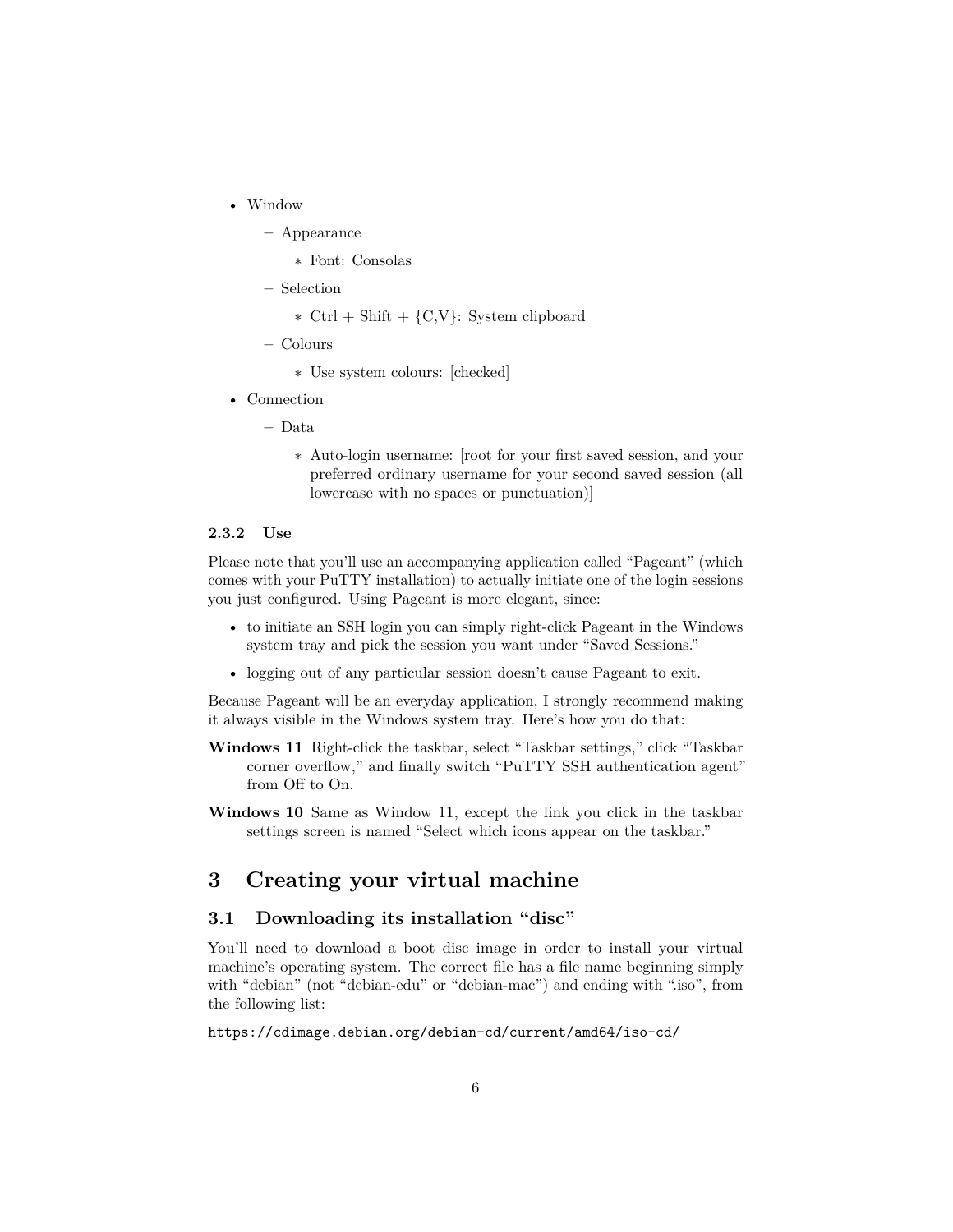#### <span id="page-6-0"></span>**3.2 Defining its virtual hardware**

Start VirtualBox, and create the virtual hardware for your virtual machine as follows:

- 1. Machine  $\rightarrow$  New...
	- Name: Debian  $\{version\}^2$  $\{version\}^2$
	- Virtual hard drive type: Fixed size
	- Virtual hard drive size: 15.00 GB (minimum)
- 2. Machine  $\rightarrow$  Settings...
	- Storage  $\rightarrow$  Empty  $\rightarrow$  Choose a disk file...  $\rightarrow$  [the boot image you just downloaded $\rightarrow$  Open
	- Network  $\rightarrow$  Advanced  $\rightarrow$  Port Forwarding  $\rightarrow$  Add  $\rightarrow$  ssh / TCP /  $127.0.0.1 / 10022 / [blank] / 22 \rightarrow OK$
	- Shared Folders
		- **–** Add → [folder named "Downloads" (might be the default location for your web browser's downloads) $] \rightarrow OK$
		- **–** Add → [folder named "Work" (might be where you keep all the stuff you're actively working on)]  $\rightarrow$  OK

#### <span id="page-6-1"></span>**3.3 Installing its operating system**

Its virtual hardware having now been created, and its virtual CD-ROM drive having now been loaded with a virtual installation disc, you can proceed to installing your virtual machine's operating system. Issue the VirtualBox command "Machine  $\rightarrow$  Start  $\rightarrow$  Normal Start" to begin the process; you'll be going with either the default or with the only sensible choice at every subsequent installation prompt, except as noted below:

- At the main installer menu: pick "Install" rather than "Graphical install"
- Domain name: localdomain
- Full name: [your choice]
- Software selection: deselect "Debian desktop environment" and "GNOME"
- Device for boot loader: /dev/sda

Note that during this operating system installation process you're guided through creating two different login accounts: one "root" user account, and one ordinary user account. Once you've finished configuring your virtual machine you'll

<span id="page-6-2"></span><sup>2</sup> Including the Debian version number like this isn't a requirement, but I think it's helpful. If, for example, your disc image's filename were debian-11.3.0-amd64-netinst.iso then this number would be 11, and hence you'd type: Debian 11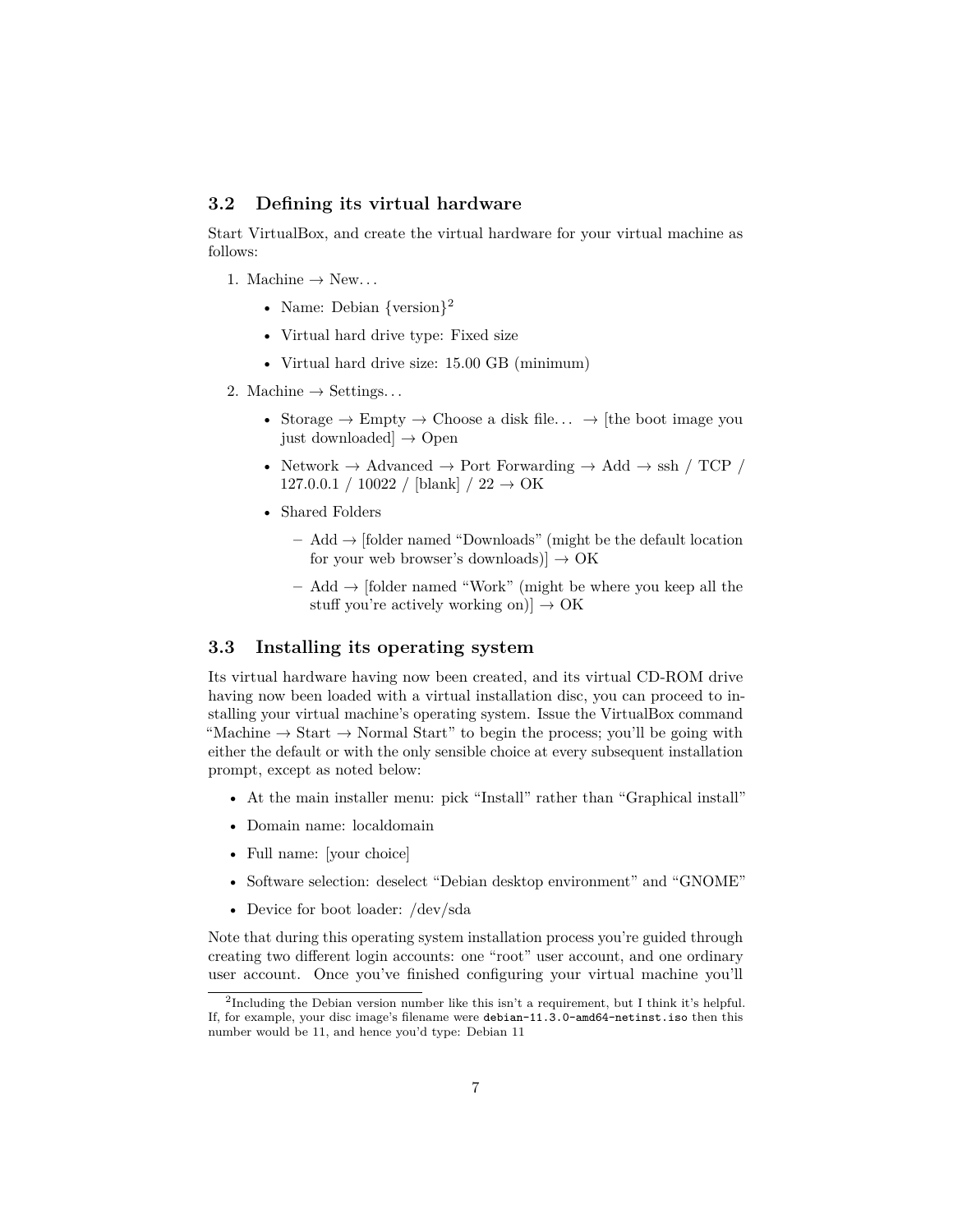basically never use the former; it's the latter you'll use on a day-to-day basis to issue the pandoc commands that will typeset documents from your Markdownformat text files, the mmdc commands that will generate flowcharts from your Mermaid-format text files, and the git commands that will preserve all the Markdown and Mermaid text files you create.

In any case, once the operating system installation process is complete your virtual machine will automatically reboot, and you'll then be able to log into it using the console window that VirtualBox will present.

## <span id="page-7-0"></span>**4 Configuring your virtual machine**

#### <span id="page-7-1"></span>**4.1 Enabling SSH logins**

Your first order of business is to enable the ability to log into your virtual machine via SSH using PuTTY, rather than via VirtualBox's console window, so that you can copy and paste commands instead of retyping them.

Log into your virtual machine as root via VirtualBox's console window, and type the following commands (granting permission to upgrade/install whenever asked):

```
apt-get update
apt-get dist-upgrade
apt-get install openssh-server
echo 'PermitRootLogin yes' >> /etc/ssh/sshd_config.d/99-local.conf
systemctl restart ssh
```
exit

Congratulations! You can now log into your virtual machine via SSH using PuTTY<sup>[3](#page-7-3)</sup> rather than via its console, which means you can now simply copy (Ctrl-c) and paste (Ctrl-Shift-v) commands from this tutorial into your virtual machine's command line.

#### <span id="page-7-2"></span>**4.2 Activating your shared folders**

Your second order of business is to activate the folders that you shared with your virtual machine from Windows; by doing all of your creative work in these shared folders, Pandoc and Mermaid (running on your virtual machine) will be

<span id="page-7-3"></span><sup>3</sup>You'll need to click "Accept" on an alert regarding the "host key" being unknown the first time you do this, but that's normal.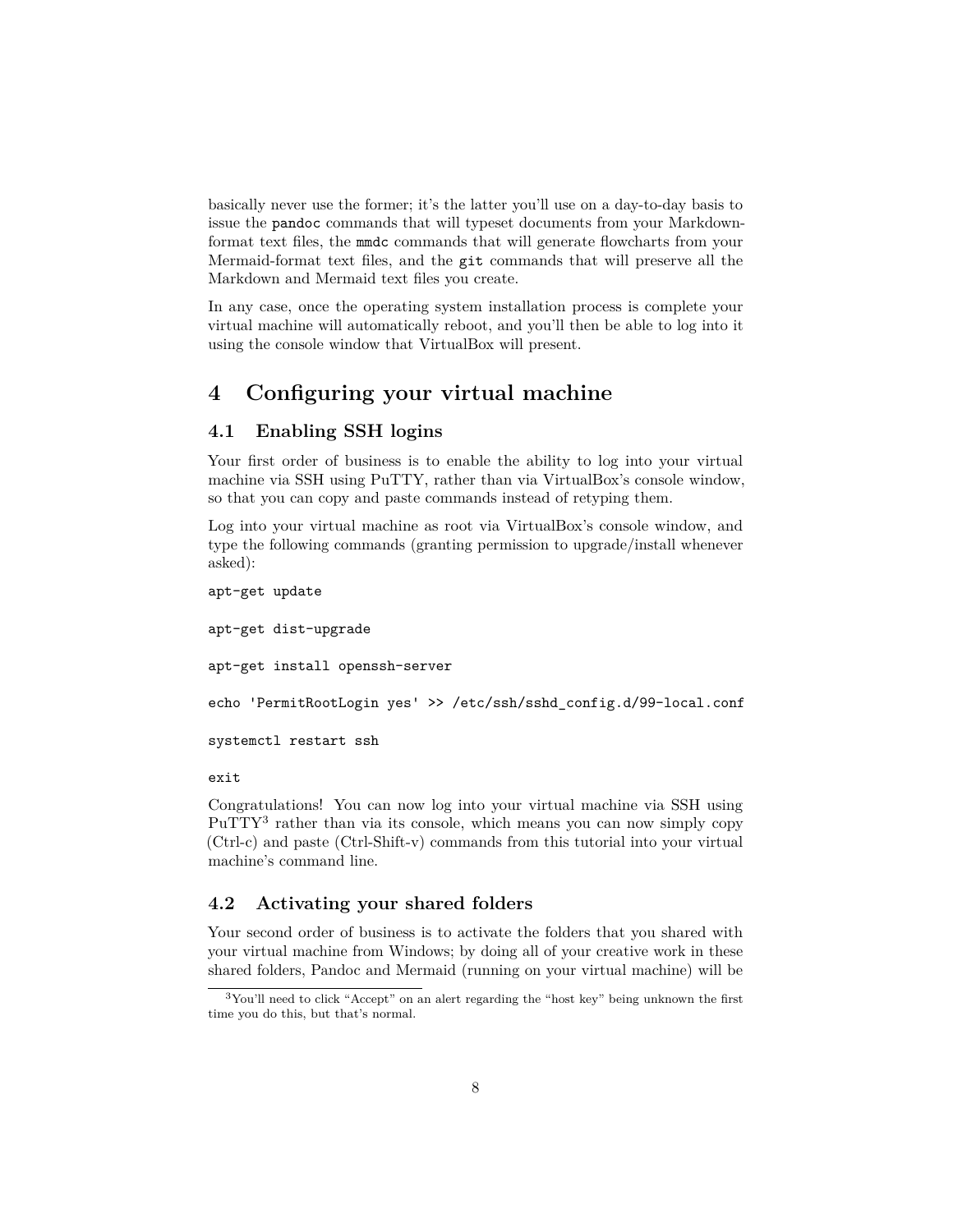able to access everything you edit in Notepad++ (running on Windows), and you'll be able to view all of their output in Windows.

Start by executing the following VirtualBox menu command, which loads a virtual CD-ROM that can teach your virtual machine how to access its shared folders:

1. Devices  $\rightarrow$ 

2. Insert Guest Additions CD image. . .

Continue by issuing the following commands as root on your virtual machine (as before, granting permission to install whenever asked):

```
apt-get install build-essential dkms linux-headers-$(uname -r)
```
mount /media/cdrom0

```
cd /media/cdrom0/
```
sh ./VBoxLinuxAdditions.run

mkdir -p /mnt/Downloads

```
echo "Downloads /mnt/Downloads vboxsf defaults,\
uid=1000,gid=1000,dmode=755,fmode=755,rw 0 0" >> /etc/fstab
```
mkdir -p /mnt/Work

```
echo "Work /mnt/Work vboxsf defaults,\
uid=1000,gid=1000,dmode=755,fmode=755,rw 0 0" >> /etc/fstab
```
shutdown -h now

At this point your virtual machine will be shut down. Back in the VirtualBox menu, issue the following two commands:

- 1. Machine  $\rightarrow$  Settings...  $\rightarrow$  Storage  $\rightarrow$  VBoxGuestAdditions.iso  $\rightarrow$  Remove Disk from Virtual Drive  $\rightarrow$  OK
- 2. Machine  $\rightarrow$  Start  $\rightarrow$  Normal Start

#### <span id="page-8-0"></span>**4.3 Adding your applications**

Your third order of business is to add to your virtual machine all the applications you'll actually use on a daily basis (e.g. Pandoc and Mermaid), plus some extra applications that might prove handy in specific circumstances.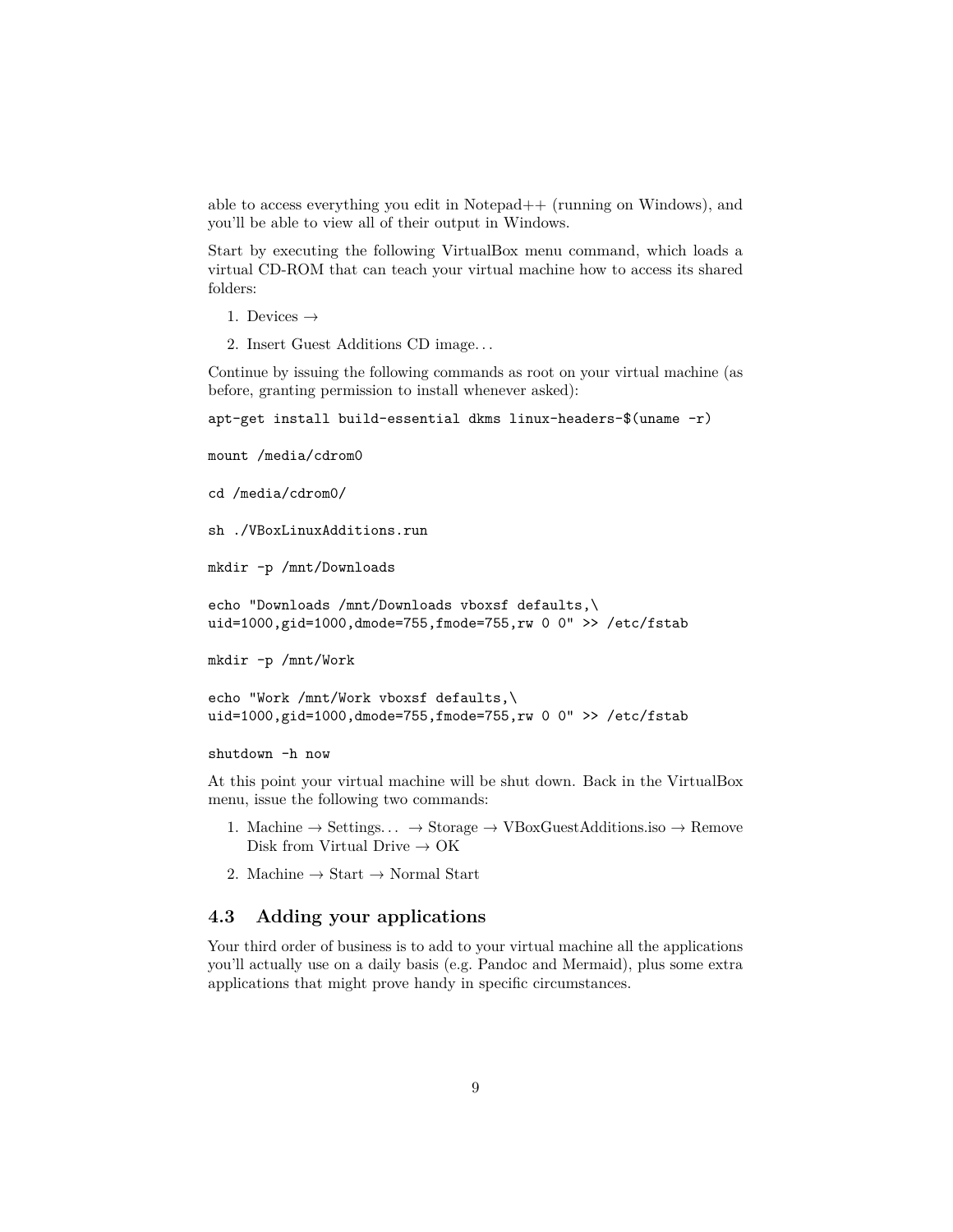```
4.3.1 Pandoc
```
Issue the following as root:

apt-get install zip

apt-get install vim

select-editor # pick /bin/nano

update-alternatives --set editor /bin/nano

apt-get install texlive-full

apt-get install librsvg2-bin

apt-get install curl

curl -fsSL https://deb.nodesource.com/setup\_current.x | bash -

apt-get install nodejs

apt-get clean

wget https://github.com/jgm/pandoc/releases/\ download/2.18/pandoc-2.18-linux-amd64.tar.gz

```
tar xvzf pandoc-2.18-linux-amd64.tar.gz \
--strip-components 1 -C /usr/local/
```
rm pandoc-2.18-linux-amd64.tar.gz

wget https://github.com/lierdakil/pandoc-crossref/releases/\ download/v0.3.13.0/pandoc-crossref-Linux.tar.xz

xz -dc pandoc-crossref-Linux.tar.xz | tar x

mv pandoc-crossref /usr/local/bin/

gzip pandoc-crossref.1

mv pandoc-crossref.1.gz /usr/local/share/man/man1/

rm pandoc-crossref-Linux.tar.xz

apt-get install dos2unix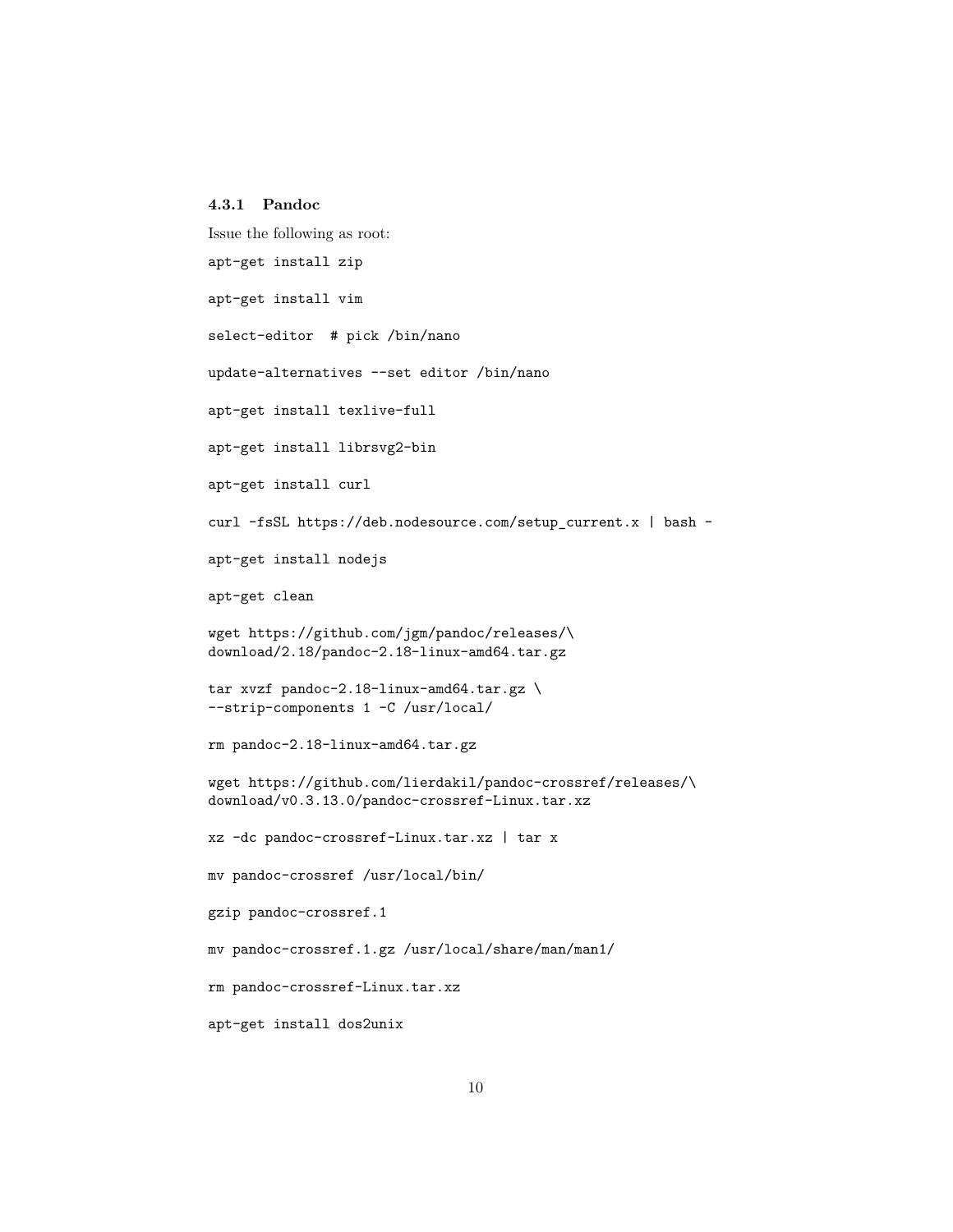exit

#### <span id="page-10-0"></span>**4.3.2 Mermaid**

```
Issue the following in your ordinary user account (not as root):
select-editor # pick /bin/nano
npm install @mermaid-js/mermaid-cli
mkdir -p .local
cd .local/
ln -s ../node_modules/.bin bin
```
exit

#### <span id="page-10-1"></span>**4.4 Refining Pandoc**

Your final order of business is to refine Pandoc a bit by equipping it with another good citation style[4](#page-10-2) , telling it how you want cross-references labeled, and giving it a directory for templates.

Issue the following in your ordinary user account:

```
mkdir -p .local/share/pandoc/csl
```

```
wget -P .local/share/pandoc/csl \
https://raw.githubusercontent.com/citation-style-language/styles/\
80aded68adbacd9873157295541a6d4f87515f46/ieee.csl
```

```
mkdir -p .pandoc-crossref
```

```
cat <<'EOF' >.pandoc-crossref/config.yaml
secPrefix:
- section
- sections
figPrefix:
- figure
- figures
tblPrefix:
- table
```
<span id="page-10-2"></span><sup>4</sup>Specifically the "ieee.csl" style, which of the common citation styles that don't commandeer footnotes is the least intrusive to the reader; to select this style just add the line csl: ieee.csl to your Markdown file's Pandoc metadata block.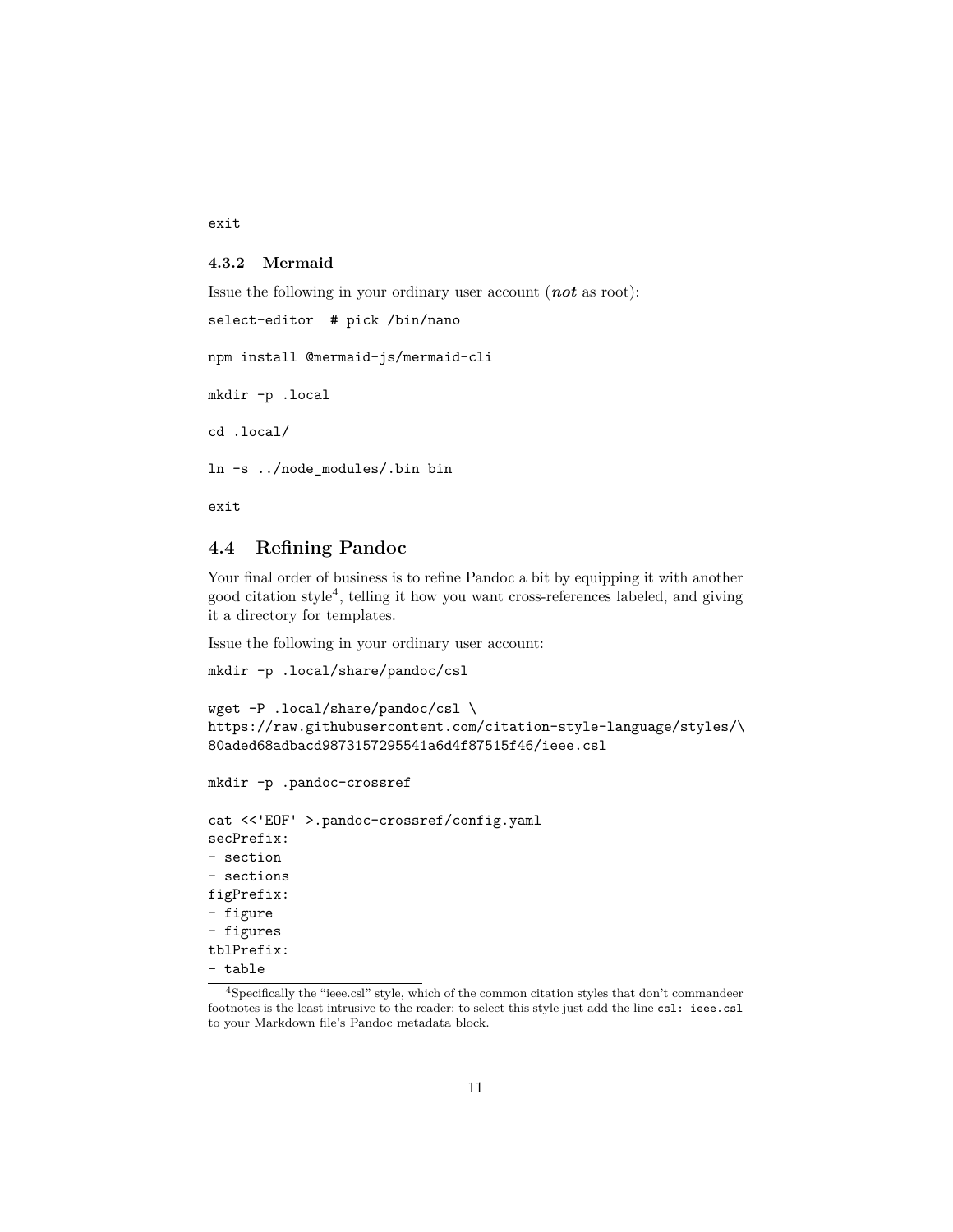```
- tables
lstPrefix:
- listing
- listings
eqnPrefix:
- equation
- equations
EOF
```
mkdir -p .local/share/pandoc/templates

exit

## <span id="page-11-0"></span>**5 Starting and stopping your virtual machine**

<span id="page-11-4"></span>Assuming you're still comfortable logging in via SSH rather than the console, table [1](#page-11-4) summarizes how to start and stop your virtual machine.

Table 1: VirtualBox start/stop commands

|       | Action Command                                           |
|-------|----------------------------------------------------------|
| Start | Machine $\rightarrow$ Start $\rightarrow$ Headless Start |
| Stop  | Machine $\rightarrow$ Close $\rightarrow$ ACPI Shutdown  |

## <span id="page-11-1"></span>**6 Using your virtual machine**

All of the following must be done in your ordinary user account, *not* as root.

#### <span id="page-11-3"></span><span id="page-11-2"></span>**6.1 Pandoc for documents**

#### **6.1.1 Creating a beautiful PDF**

Here's the simplest possible command to typeset a beautiful new PDF file (to be named "out.pdf") from a Markdown text file (in this case named "doc.txt"):

#### pandoc -f markdown -o out.pdf doc.txt

I strongly advise *always* adding --shift-heading-level-by=-1 to the above command, and then adopting the habit of only having one level-one heading in your document, on its first line; this way, that first and only level-one heading is treated as your document's actual title, all following level-two headings are typeset as level-one headings, etc.

There are a few other Pandoc features you could enable:

1. Add -C if you'd like to use Pandoc's citation and bibliography features.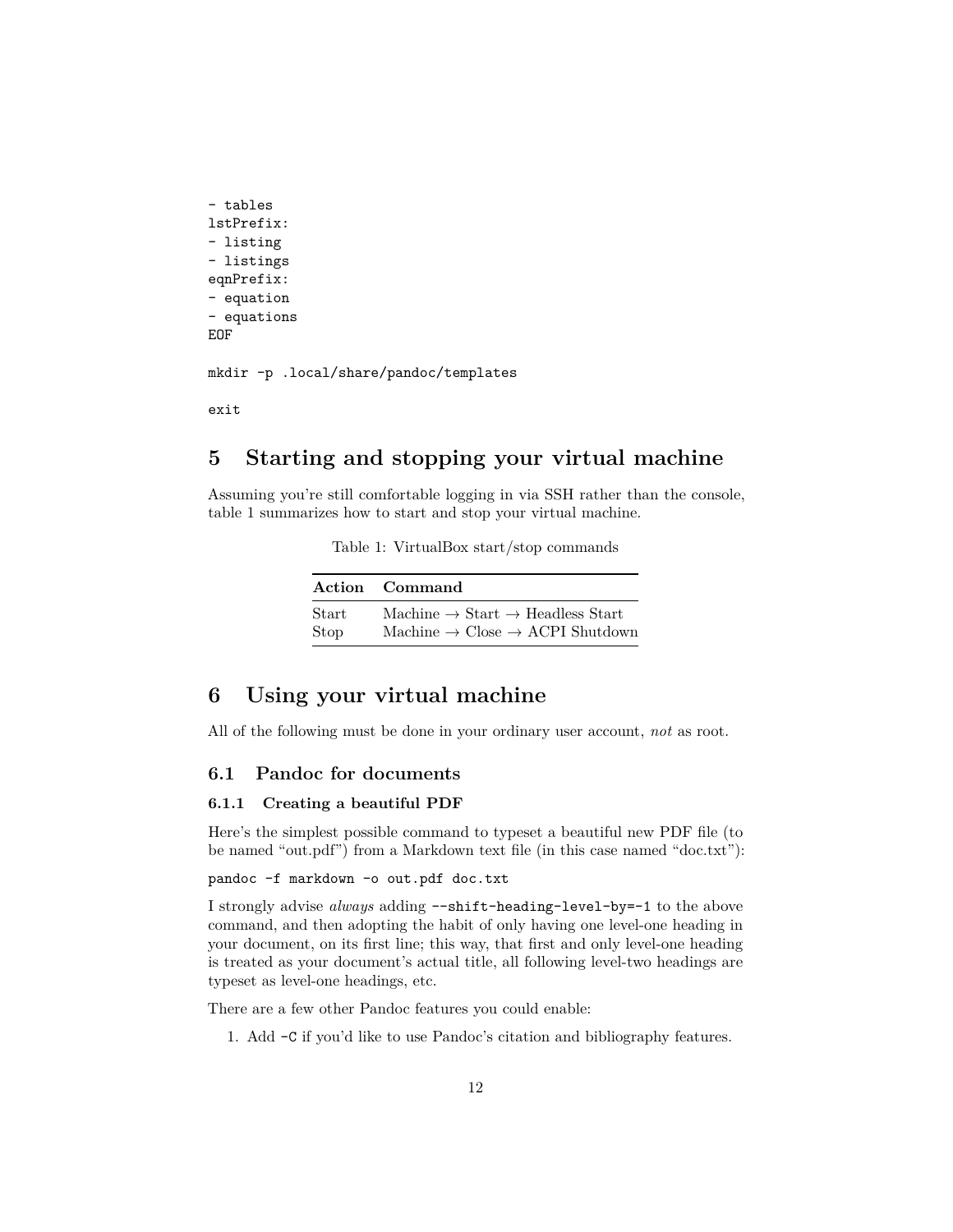- 2. Before any -C, you can add -N -F pandoc-crossref if you'd like your document's headings automatically numbered, along with gaining the ability to easily reference those headings *with* their current numbers.<sup>[5](#page-12-2)</sup>
- 3. Add --toc to automatically generate and include a table of contents.

Pulling all this together, if you wanted to enable every optional feature I just mentioned, plus the one setting I advised always making, then your Pandoc command would be this:

```
pandoc --shift-heading-level-by=-1 --toc \
-N -F pandoc-crossref -C -f markdown -o out.pdf doc.txt
```
In fact, the above command is exactly what was used to typeset this tutorial.

#### <span id="page-12-0"></span>**6.1.2 Exporting to Google Docs**

To create a Google Doc from your Markdown text file, simply change the output file's extension from .pdf to .docx in your Pandoc command; that will cause the output file to have Microsoft Word format, which Google Docs will accept as an upload.

If your Pandoc command requested either a table of contents or citation processing, then you might improve the Google Docs import by, just prior to uploading, opening your new .docx file in Word, answering "Yes" if asked to update fields, and then saving.

Here are a few tips for writing Markdown that will eventually become a Google Doc:

- Avoid nested blockquotes (i.e., indented quoted paragraphs within indented quoted paragraphs).
- If you're using pandoc-crossref to cross-reference figures and tables, then give *all* your figures and tables labels — not just the specific ones you actually cross-reference.

#### <span id="page-12-1"></span>**6.2 Mermaid for flowcharts**

Mermaid lets you create attractive diagrams from simple and human-readable text files; basically, it does for a document's flowcharts what Markdown does for a document's words.

The Mermaid input file shown in listing [1,](#page-13-0) for which the command in listing [2](#page-13-1) generated the output shown below, demonstrates all of the flowchart node types along with the most useful link types.

<span id="page-12-2"></span><sup>&</sup>lt;sup>5</sup>Note that I said "before any  $-c$ "; Pandoc's cross-reference processing and citation processing each function as filters that are applied in the order they're given on the command line, and if the citation processor sees unprocessed cross-references it will mistakenly believe those unprocessed cross-references are just broken citations.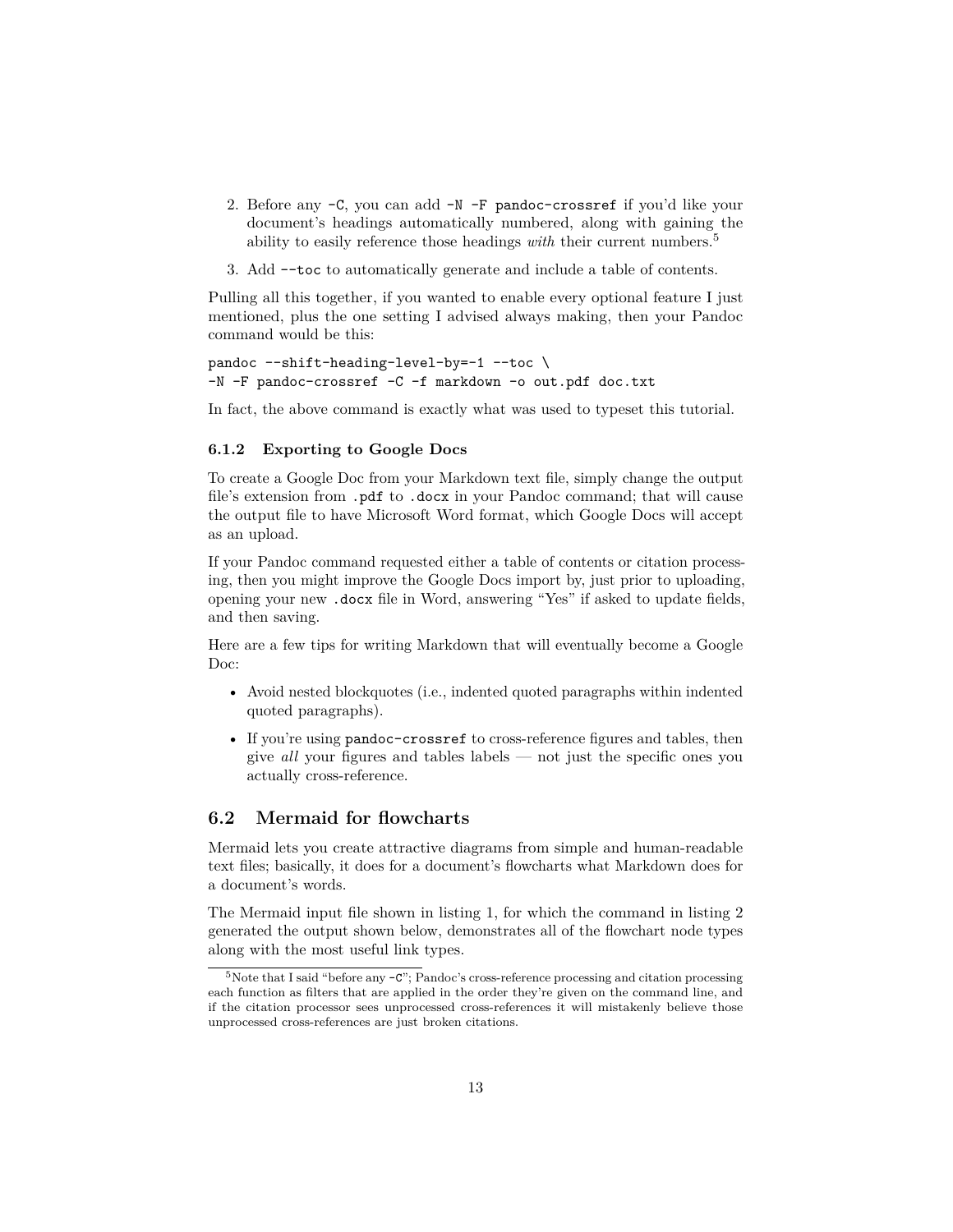<span id="page-13-0"></span>**Listing 1** Mermaid flowchart demonstration input

| flowchart TB |                                                        |
|--------------|--------------------------------------------------------|
|              | $A \leftarrow > B[rectangular]$                        |
|              | B ---   std open   C(rounded)                          |
|              | $C$ -.- $ dot$ open $  D([stadium])$                   |
|              | A --> E[[subroutine]]                                  |
|              | $E \left[ -\right]$ atd arrow $F[(cyline)$             |
|              | $F - -$ > dot arrow   $G((circle))$                    |
|              | A --> H>asymmetric]                                    |
|              | $H \le -\frac{1}{15}$ arrow 2   I{rhombus}             |
|              | $I \leftarrow .\rightarrow$ dot arrow 2   J{{hexagon}} |
|              | A $\leftarrow$ $\geq$ K[/pgram/]                       |
|              | K $-x std cross  L[\pmb{ram} alt]$                     |
|              | L -.- $x$  dot cross  M[/tzoid\]                       |
|              | A $\leftarrow$ N[\tzoid alt/]                          |
|              | $N x - x   std cross 2   0(((circle 2)))$              |
|              | 0 x-.-x dot cross 2  P[rectangle]                      |

<span id="page-13-1"></span>**Listing 2** Command to generate Mermaid flowchart demonstration output mmdc -f -i pandoc-debian-fc.mmd -o pandoc-debian-fc.mmd.pdf



See <https://mermaid-js.github.io> to learn additional Mermaid flowchart syntax, as well as the syntax for all of the other diagram types Mermaid can generate (including sequence, class, state, entity relationship, user journey, Gantt, pie, requirement, and Gitgraph).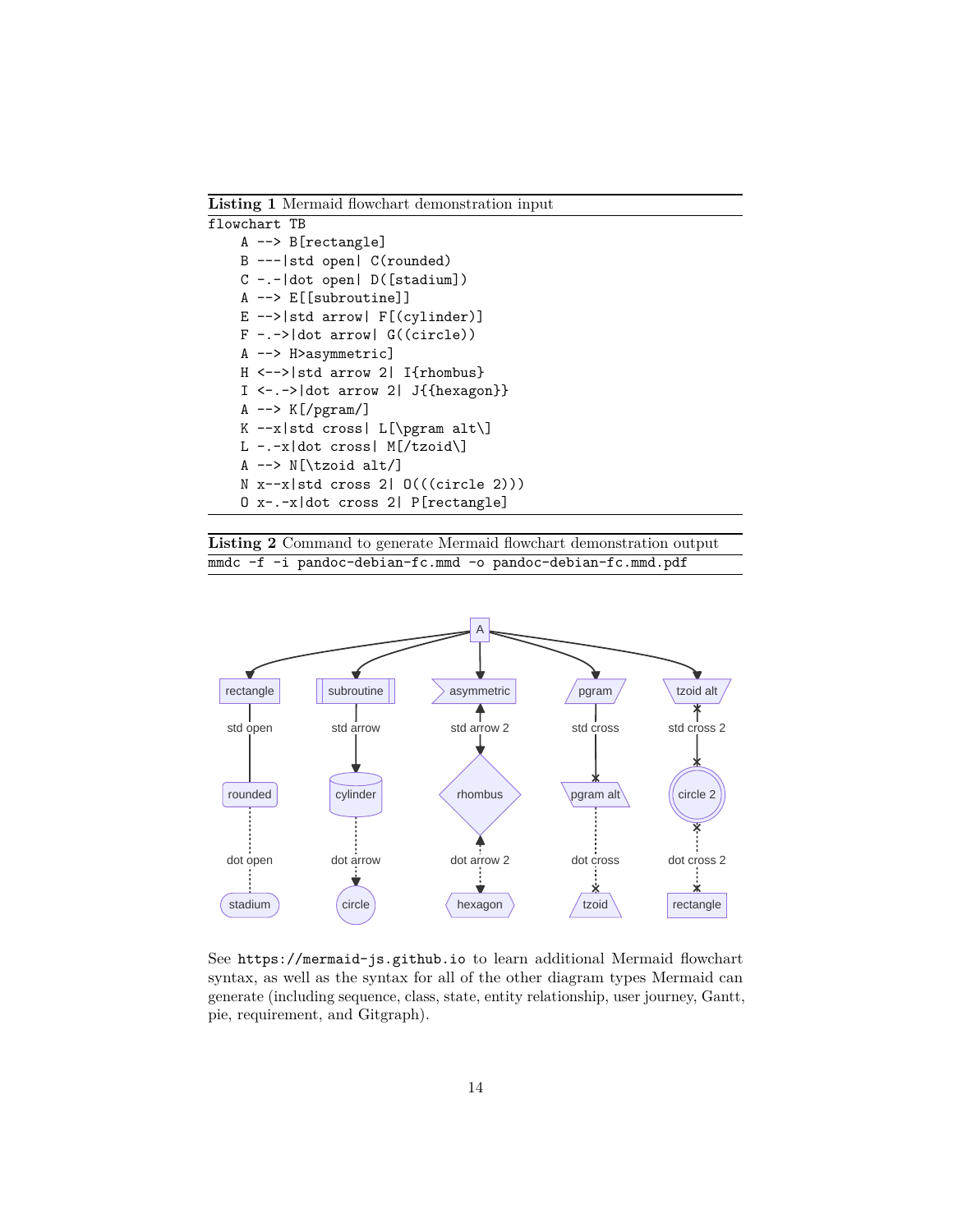## <span id="page-14-0"></span>**7 Free upgrades**

Now that you have the basics, here are a few extra steps you could take.

#### <span id="page-14-1"></span>**7.1 Learning keyboard shortcuts**

Since this workflow involves cycling through three specific Windows applications, it's perfectly suited to Win-# shortcutting. So pin Notepad++ to your taskbar, right-click your running PuTTY terminal on the taskbar to pin it to your taskbar as well, and finally pin your PDF reader to your taskbar. Then, arrange those three pinned applications on your taskbar in that same order, as the very first pins to the right of the Windows start button (as shown in figure [1\)](#page-2-4).

Once that's done you'll always be able to instantly switch to your text editor with Win-1, your terminal with Win-2, and your PDF reader with Win-3, which in turn (assuming you're using Google Chrome as your PDF reader) means you can accelerate your entire workflow per table [2.](#page-14-4)

<span id="page-14-4"></span>

| <b>Step</b> | Keystroke    | Purpose                         |
|-------------|--------------|---------------------------------|
|             | $Ctrl-s$     | Save your writing               |
| 2           | $Win-2$      | Switch to your terminal         |
| 3           | Up Arrow     | Recall last Pandoc command      |
|             | Enter        | Execute that Pandoc command     |
| 5           | Win-3        | Switch to your PDF reader       |
| 6           | $Ctr1-r$     | Reload your PDF file            |
|             | $Ctrl-0/+/-$ | Adjust the zoom level           |
| 8           | Mouse Wheel  | Scroll through your PDF file    |
|             | Win-1        | Switch back to your text editor |

Table 2: Workflow shortcuts

#### <span id="page-14-2"></span>**7.2 Skipping passwords with SSH keys**

Typing a password every time you log into your virtual machine can become a drag. Switching from passwords to SSH keys lets you skip that.

#### <span id="page-14-3"></span>**7.2.1 Generating your keypair**

Your first step is to generate your cryptographic keypair. Here's how you do that using the "PuTTYgen" application that comes with PuTTY:

- 1. Start PuTTYgen.
- 2. Select "EdDSA" as the type of key to generate (at present leave the associated "curve" at its default of "Ed25519" for compatibility).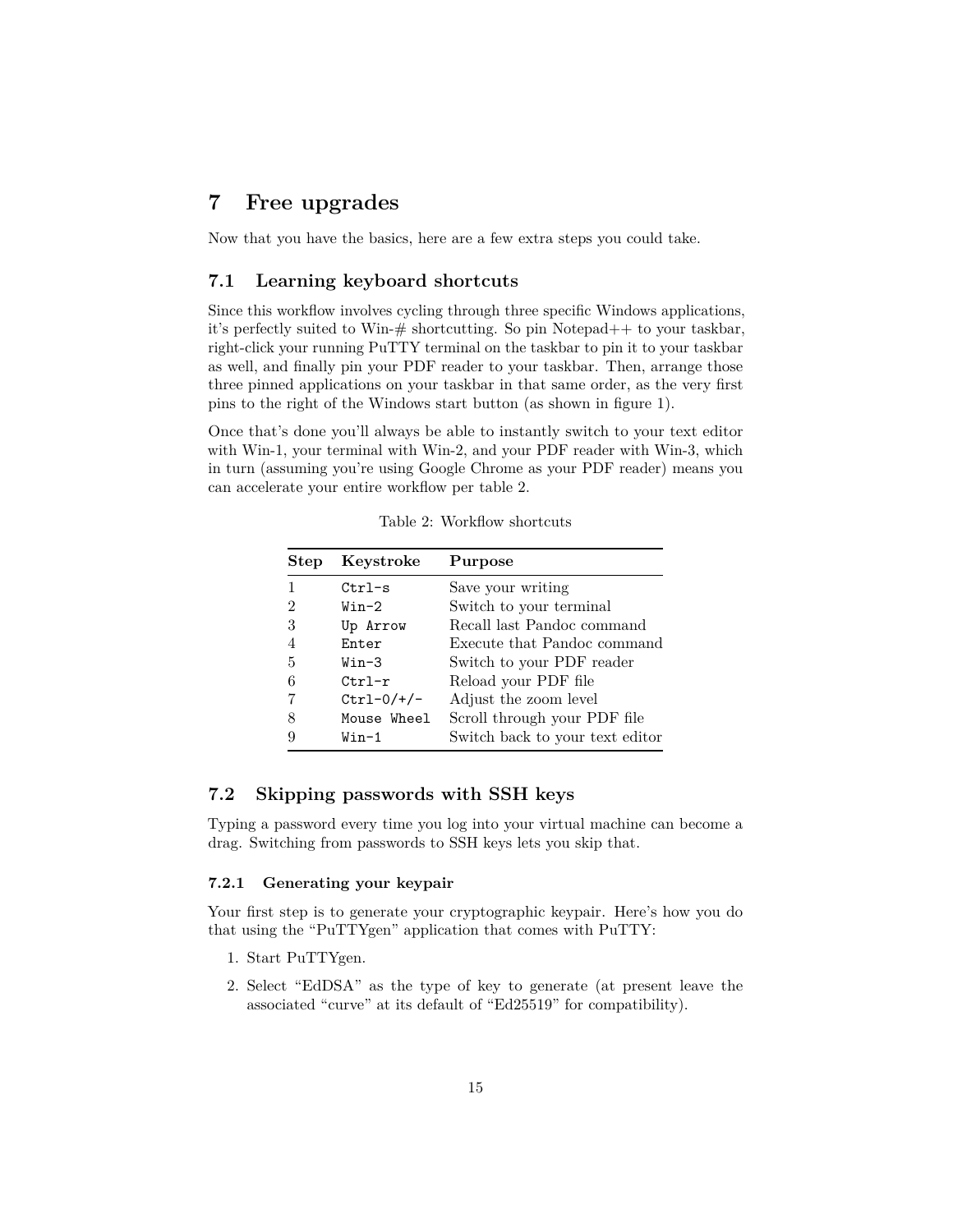- 3. Click "Generate" and follow the subsequent instructions regarding randomly moving the pointer until your keypair has finally been generated.
- 4. This is optional, but I think it makes sense to change the "Key comment" from "eddsa-key-[date]" to "eddsa-key-[date]-virtualbox" just to make its purpose unmistakable later on; either way, assuming you'll only be using this keypair to log into the virtual machine you just created, don't put anything in either the "Key passphrase" field or the following "Confirm" field.
- 5. Click "Save private key," making your key's filename the same as its "Key comment" to avoid confusion later on.[6](#page-15-4)

#### <span id="page-15-0"></span>**7.2.2 Distributing your public key**

Next, you need to copy the public key from this keypair to your virtual machine, so that its associated private key can validate you instead of your typed-in password validating you.

To accomplish this, issue the following commands in your virtual machine twice: once while logged in as root, and once while logged into your ordinary user account. Where you see "[pasted public key]" in the following commands you should paste everything contained in the "Public key for pasting into OpenSSH authorized\_keys" field for your keypair from your PuTTYgen window.[7](#page-15-5)

mkdir -m 700 ~/.ssh

echo '[pasted public key]' >> ~/.ssh/authorized\_keys

exit

#### <span id="page-15-1"></span>**7.2.3 Telling PuTTY to use your private key**

Finally, back in PuTTY itself, for each of your saved sessions load and then re-save that session after making the following simple change:

1. Connection  $\rightarrow$  SSH  $\rightarrow$  Auth

2. Choose your ".ppk" file as the "Private key file for authentication"

#### <span id="page-15-2"></span>**7.3 Using Git for backups and version control**

#### <span id="page-15-3"></span>**7.3.1 Installing Git itself**

Simply issue as root: apt-get install git

<span id="page-15-4"></span> ${}^{6}$ PuTTYgen will automatically give this filename PuTTY's preferred .ppk filename extension, so don't actually type that extension when saving your key.

<span id="page-15-5"></span><sup>7</sup>There's no harm done if you accidentally close the PuTTYgen window for your newlygenerated keypair before copying and pasting its public key field; since the public key is recoverable from the material saved in the file for its associated private key, all you need to do is load back into PuTTYgen your .ppk private key file and you'll see its public key again.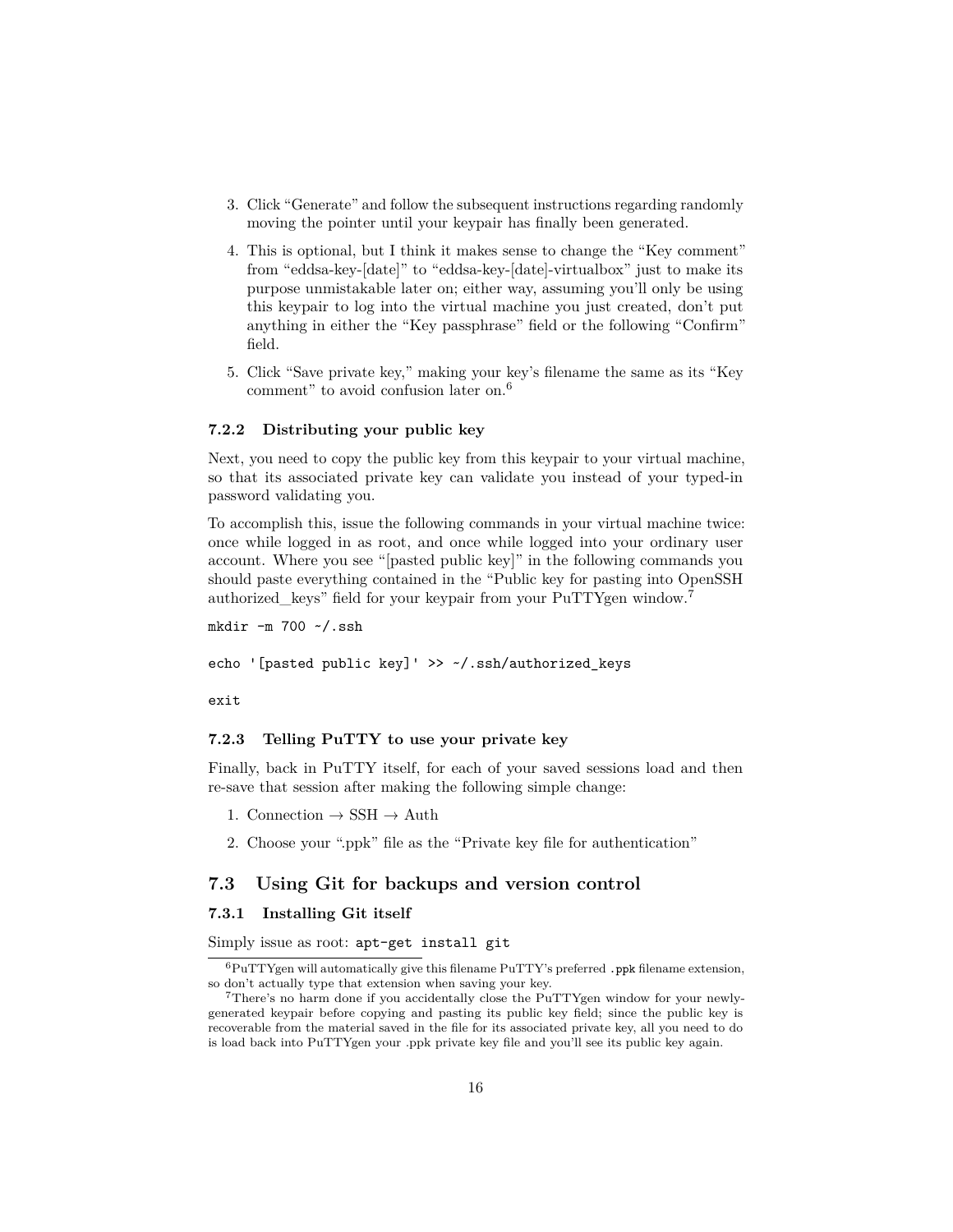#### <span id="page-16-0"></span>**7.3.2 Installing Git's LFS extension**

The following steps install a Git extension called "LFS," which gives you the option of telling repository hosting services that certain types of files within your Git repository (particularly large binary files) should be handled in a more efficient way behind the scenes.

In the case of Markdown authors, directing right from a repository's beginning that any PNG, JPG, and PDF files be handled via LFS should help it maintain great performance even after a lifetime of heavy use.

```
Issue as root:
```
wget https://github.com/git-lfs/git-lfs/releases/download/\ v3.2.0/git-lfs-linux-amd64-v3.2.0.tar.gz tar xzvf git-lfs-linux-amd64-v3.2.0.tar.gz rm git-lfs-linux-amd64-v3.2.0.tar.gz cd git-lfs-3.2.0/ ./install.sh chown -R root:root man gzip man/man1/\*.1 gzip man/man5/\*.5 mkdir -p /usr/local/man/man1 cp man/man1/\*.1.gz /usr/local/man/man1/ mkdir -p /usr/local/man/man5 cp man/man5/\*.5.gz /usr/local/man/man5/ cd .. rm -rf git-lfs-3.2.0/

exit

#### <span id="page-16-1"></span>**7.3.3 Personalizing Git**

Issue the following in your ordinary user account, replacing [name] and [address] with however you'd like your commits logged.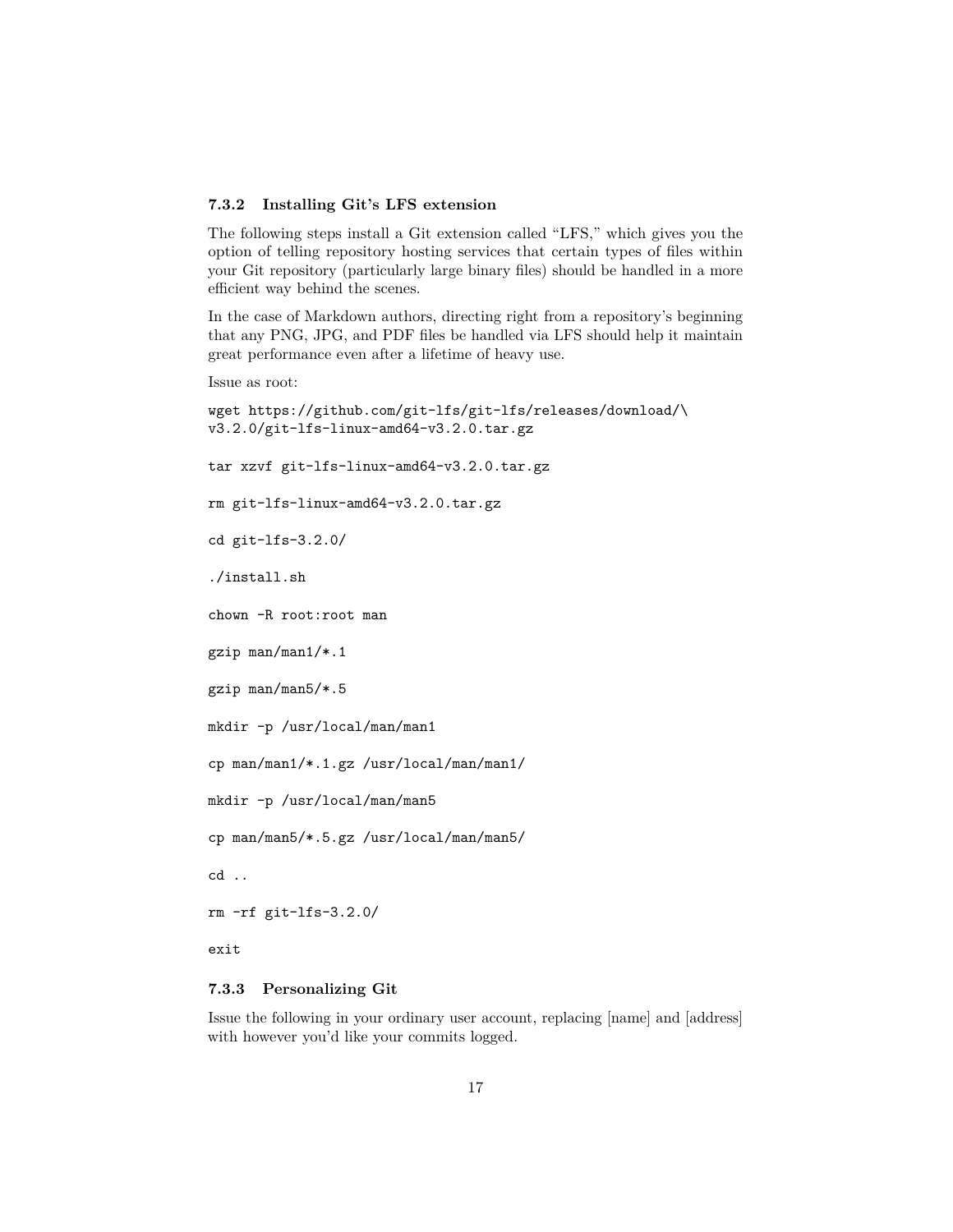git config --global user.name "[name]" git config --global user.email "[address]" git config --global pull.rebase false git lfs install

git config --global core.filemode false

In case you were curious, the above "core.filemode" setting is helpful because you'll presumably be cloning your repository to a working directory in one of your shared Windows folders; since Windows filesystems don't preserve UNIX filemodes, Git might otherwise mistakenly believe those filemodes were intentionally changed.

#### <span id="page-17-0"></span>**7.3.4 Selecting a Git host**

Next, sign up for a free account with a Git hosting service such as <https://github.com>. You can then follow that service's instructions to:

- 1. Create a private Git repository for your writing.
- 2. Configure a suitable form of authentication between your virtual machine and your hosted Git account (one popular choice being SSH keypairs).
- 3. "Clone" your new repository to the computer you're using, via a command from your virtual machine.
- 4. Declare any filename extensions you want handled via LFS.

#### <span id="page-17-1"></span>**7.3.5 Good practices**

- Issue your Git commands from the command line of your virtual machine's ordinary user account.
- Clone your repository to a working directory on one of your virtual machine's shared folders, so that you can edit its files with Notepad++.
- Don't commit Pandoc or Mermaid outputs only their inputs.

#### <span id="page-17-2"></span>**7.4 Updating Mermaid**

Of all the applications now installed on your virtual machine, Mermaid is unique in that you can update it to later versions entirely from the command line of your ordinary user account.

This convenience is fortunate, since given GitHub's early 2022 enablement of Mermaid syntax across all its discussion forums, Mermaid's development is likely to accelerate.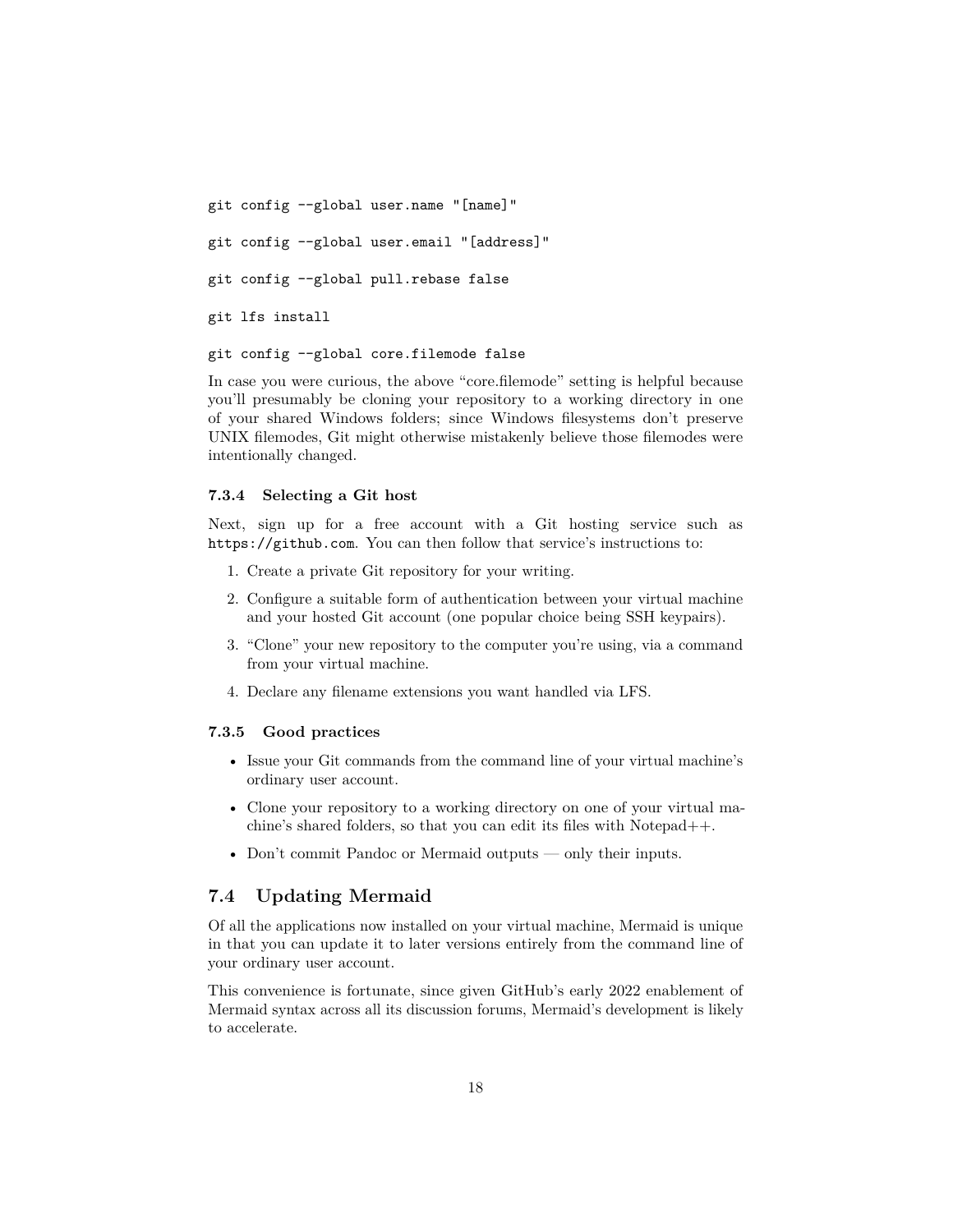So, here's how you can update Mermaid while logged into your ordinary user account:

npm outdated npx npm-check-updates -u npm install

## <span id="page-18-0"></span>**8 Unicode reference**

Table [3](#page-18-1) summarizes the supported printable characters from the following code charts: Latin-1 Supplement (00A-00F), Latin Extended-A (010-017), Latin Extended-B (01C-023), Latin Extended Additional (1E0-1E2), General Punctuation (201-204), Currency Symbols (20A-20B), and Arrows (219).

If you'd like to learn more about a character you don't recognize, then go to <https://www.unicode.org/charts/> and click its code chart name.

<span id="page-18-1"></span>

|     | $\mathbf 0$ | $\mathbf{1}$         | $\overline{2}$         | 3                    | 4                               | 5                       | 6               | $\overline{7}$       | 8                    | 9                    | A                       | B                       | C                        | D                  | E              | F                                       |
|-----|-------------|----------------------|------------------------|----------------------|---------------------------------|-------------------------|-----------------|----------------------|----------------------|----------------------|-------------------------|-------------------------|--------------------------|--------------------|----------------|-----------------------------------------|
| 00A |             | i                    | $\mathbb{C}$           | £                    | $\alpha$                        | ¥                       | I               | $\S$                 | $\ddot{\phantom{0}}$ | $\circledcirc$       | $\mathbf a$             | $\langle\!\langle$      | $\overline{\phantom{0}}$ |                    | $^{\circledR}$ | -                                       |
| 00B | $\circ$     | $\pm$                | $\sqrt{2}$             | $\sqrt{3}$           | $\!\cdot\!$                     | μ                       | $\P$            | $\bullet$            |                      | $\mathbf 1$          | $\Omega$                | $\rangle$               | $\frac{1}{4}$            | $\frac{1}{2}$      | $\frac{3}{4}$  |                                         |
| 00C | À           | Á                    | Â                      | Ã                    | Ä                               | Å                       | Æ               | Ç                    | $\vec{\hat{E}}$      | É                    | Ê                       | Ë                       | Ì                        | Í                  | Î              | ن<br>آ                                  |
| 00D | Ð           | $\tilde{\rm N}$      | Ò                      | Ó                    | Ô                               | Õ                       | Ö               | $\times$             | Ø                    | Ù                    | Ú                       | Û                       | Ü                        | Ý                  | Þ              | $\pmb{\mathcal{B}}$                     |
| 00E | à           | $\land$              | $\hat{\mathbf{a}}$     | $\tilde{\mathrm{a}}$ | ä                               | $\mathring{\mathrm{a}}$ | æ               | $\boldsymbol{\zeta}$ | è                    | $\acute{\text e}$    | $\hat{\mathbf{e}}$      | ë                       | ì                        | $\acute{\text{1}}$ | $\hat{1}$      | $\ddot{i}$                              |
| 00F | ð           | $\tilde{\rm n}$      | ò                      | $\acute{o}$          | $\hat{\text{o}}$                | $\tilde{O}$             | $\ddot{\rm{o}}$ | ÷                    | Ø                    | ù                    | ú                       | $\hat{\mathbf{u}}$      | $\ddot{u}$               | ý                  | $\mathbf{b}$   | $\ddot{y}$                              |
| 010 | $\bar{A}$   | $\bar{\text{a}}$     | Ă                      | ă                    | $\frac{\textrm{A}}{\textrm{E}}$ | $\rm{a}$                | Ć               | $\acute{\rm{c}}$     | Ĉ                    | $\hat{\mathbf{c}}$   | Ċ                       | $\dot{\text{c}}$        | Č                        | $\check{\rm c}$    | Ď              | $\rm d$                                 |
| 011 | Đ           | đ                    | $\bar{\mathrm{E}}$     | $\bar{\mathrm{e}}$   |                                 | $\breve{\mathrm{e}}$    | Ė               | $\dot{\mathbf{e}}$   | Ę<br>Ĩ               | ę                    | Ě                       | ě                       | Ĝ                        | $\hat{\mathbf{g}}$ | Ğ              | $\breve{\mathbf{g}}$                    |
| 012 | Ġ           | $\dot{\mathrm{g}}$   | Ģ                      | $\dot{\mathbf{g}}$   | $\hat{\rm H}$                   | $\hat{\mathbf{h}}$      |                 |                      |                      | $\tilde{\text{i}}$   | $\bar{\rm I}$           | $\overline{\textbf{1}}$ | Ĭ                        | ĭ                  | Į              | $\dot{\mathbf{j}}$                      |
| 013 | İ           | $\mathbf 1$          |                        |                      | $\hat{\bf J}$                   | ĵ                       | Ķ               | $\frac{k}{N}$        |                      | Ĺ                    | $\acute{1}$             | Ļ                       | $\frac{1}{\bar{O}}$      | Ľ                  | $\mathbf{l}$   |                                         |
| 014 |             | Ł                    | $\mathbf i$            | Ń                    | ń                               | Ņ                       | $\mathbf{n}$    |                      | ň                    |                      | Ŋ                       | ŋ                       |                          | $\bar{\text{o}}$   | Ŏ              | ŏ                                       |
| 015 | Ő           | ő                    | Œ                      | œ                    | Ŕ                               | $\acute{\text{r}}$      | Ŗ               | ŗ                    | Ř                    | $\check{\rm r}$      | Ś                       | $\acute{\textrm{s}}$    | Ŝ                        | $\hat{\mathbf{s}}$ | Ş<br>Ů         | $_{\mathring{\mathrm{u}}}^{\mathrm{s}}$ |
| 016 | Š           | $\check{\mathbf{s}}$ | Ţ                      | ţ                    | Ť                               | $\mathfrak{t}$          |                 |                      | Ũ                    | $\tilde{\mathbf{u}}$ | $\bar{\text{U}}$        | $\bar{\mathrm{u}}$      | Ŭ                        | ŭ                  |                |                                         |
| 017 | Ű           | ű                    | Ų                      | ų                    | Ŵ                               | $\hat{\text{w}}$        | Ŷ               | ŷ                    | Ÿ                    | Ź                    | ź                       | Ż                       | ż                        | Ž                  | ž              |                                         |
| 01C |             |                      |                        |                      |                                 |                         |                 |                      |                      |                      |                         |                         |                          | Ă                  | ă              | Ĭ                                       |
| 01D | ĭ           | Ŏ                    | ŏ                      | Ŭ                    | ŭ                               |                         |                 |                      |                      |                      |                         |                         |                          |                    |                |                                         |
| 01E |             |                      | $\bar{\text{E}}$       | $\bar{\mathrm{e}}$   |                                 |                         | Ğ               | $\check{\mathrm{g}}$ | Ř                    | $\check{\mathbf{k}}$ | Q                       | $\overline{Q}$          |                          |                    |                |                                         |
| 01F | Ľ           |                      |                        |                      | Ć                               | $\acute{\text{g}}$      |                 |                      |                      |                      |                         |                         |                          |                    |                |                                         |
| 021 |             |                      |                        |                      |                                 |                         |                 |                      | Ş                    | Ş                    | Ţ                       | ţ                       |                          |                    |                |                                         |
| 023 |             |                      | $\bar{Y}$<br>$\dot{B}$ | $\bar{y}$ b          |                                 |                         |                 | J                    |                      |                      |                         |                         |                          |                    |                |                                         |
| 1E0 |             |                      |                        |                      |                                 |                         |                 |                      |                      |                      |                         |                         |                          |                    |                |                                         |
| 1E2 | Ğ           | $\bar{\mathrm{g}}$   |                        |                      |                                 |                         |                 |                      |                      |                      |                         |                         |                          |                    |                |                                         |
| 201 |             |                      |                        |                      |                                 |                         |                 |                      | $\boldsymbol{\zeta}$ | $\, ,$               | $^\mathrm{^\mathrm{o}}$ |                         | $\zeta\,\zeta$           | $, \,$             | $, ,$          |                                         |
| 202 | t           | $\ddagger$           |                        |                      |                                 |                         |                 |                      |                      |                      |                         |                         |                          |                    |                |                                         |

Table 3: Select Unicode characters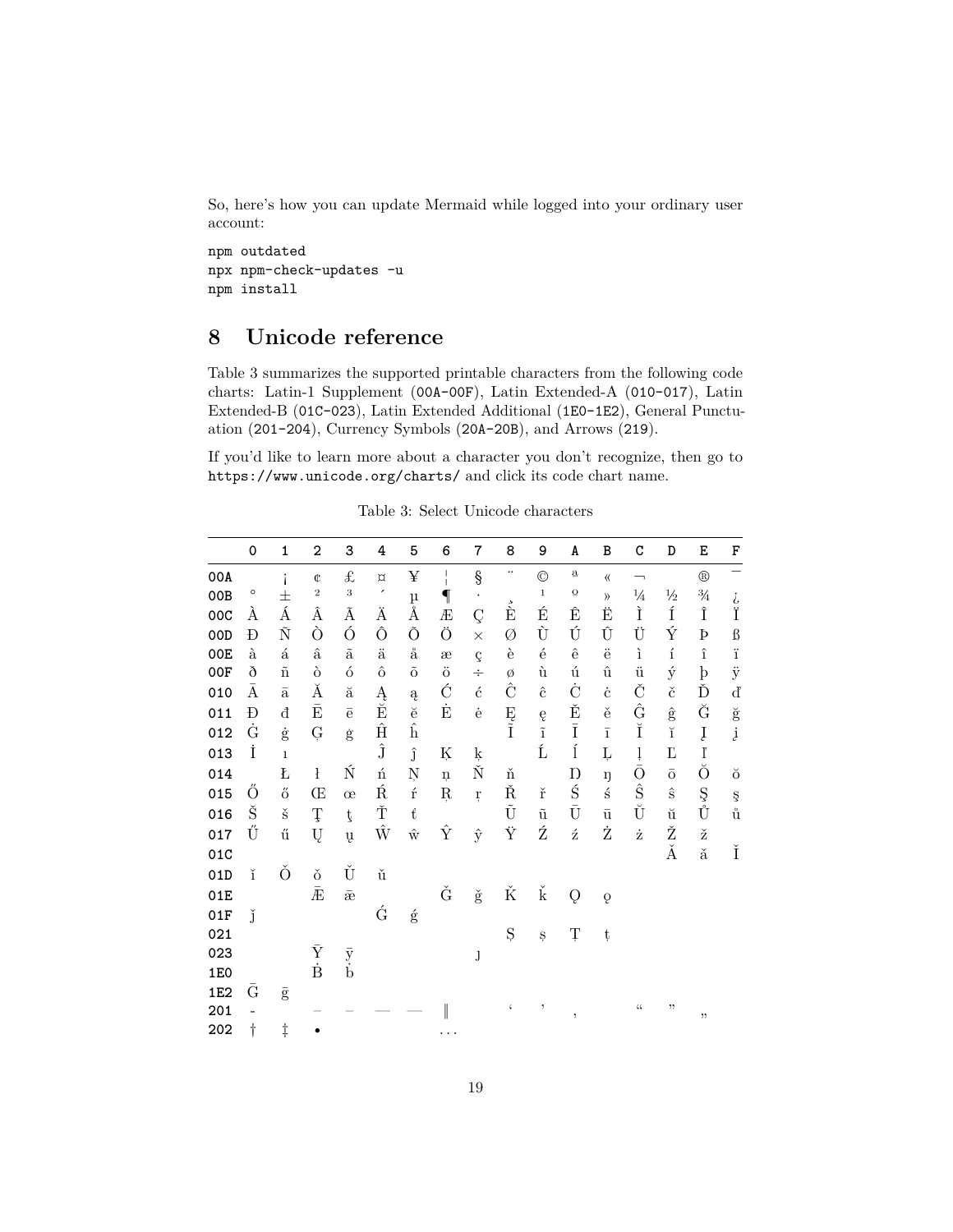|                                                        |              |  |   |   |  | 0 1 2 3 4 5 6 7 8 9 A B C D E |                       |  | F |
|--------------------------------------------------------|--------------|--|---|---|--|-------------------------------|-----------------------|--|---|
| 203 $\%$                                               |              |  |   |   |  |                               | $\longleftrightarrow$ |  |   |
| 204                                                    |              |  |   |   |  |                               |                       |  |   |
| 20A                                                    | C            |  | £ | ₩ |  | ₩                             | đ€                    |  |   |
| 20B                                                    | $\mathbb{P}$ |  |   |   |  |                               |                       |  |   |
| 219 $\leftarrow$ $\uparrow$ $\rightarrow$ $\downarrow$ |              |  |   |   |  |                               |                       |  |   |

## <span id="page-19-0"></span>**9 Markdown reference**

## <span id="page-19-1"></span>**9.1 Inline syntax**

|  |  |  | Table 4: Basic in line formatting |
|--|--|--|-----------------------------------|
|--|--|--|-----------------------------------|

| Text                    | Result                               |
|-------------------------|--------------------------------------|
| $*$ italic $*$          | italic                               |
| $**$ bold $**$          | hold                                 |
| ***italic bold***       | <i>italic</i> bold                   |
| `code`                  | code                                 |
| $\sim$ strikeout $\sim$ | strikeout.                           |
| ~sub~script             | subscript                            |
| ^super^script           | $\frac{\text{super}}{\text{script}}$ |
| 'single quotes'         | 'single quotes'                      |
| "double quotes"         | "double quotes"                      |
| en--dash                | en–dash                              |
| em---dash               | em—dash                              |
| $c = \sqrt{a^2 + b^2}$  | $c=\sqrt{a^2+b^2}$                   |
| foot^[note]             | $\{dot}$                             |
|                         |                                      |

<span id="page-19-3"></span>

|  | Table 5: Cross-reference formatting |  |  |
|--|-------------------------------------|--|--|
|  |                                     |  |  |

| Text            | Result         |
|-----------------|----------------|
| [@Sec:headings] | Section 9.2    |
| [@sec:headings] | section 9.2    |
| [@fig:ui]       | figure 1       |
| [@tb1:veg]      | table 8        |
| [@lst:codedemo] | listing 3      |
| [@eq:ra;@eq:ma] | equations 1, 2 |

<span id="page-19-2"></span> $8_{\text{note}}$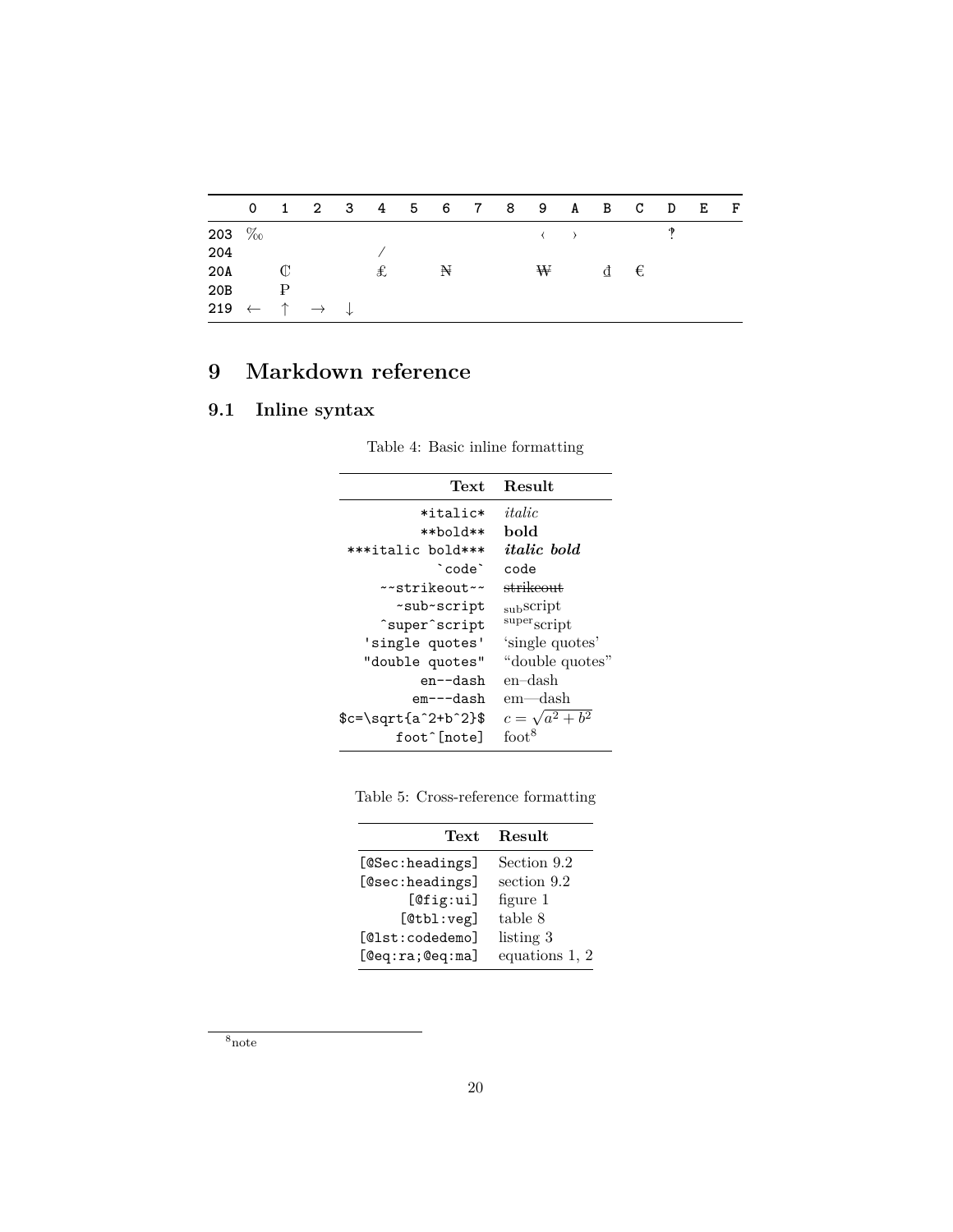Table 6: Default citation formatting

<span id="page-20-3"></span>

|                                              | Text Result                                                 |
|----------------------------------------------|-------------------------------------------------------------|
|                                              | <b>@PCM2022</b> Proulx, Conroy, and McNair (2022)           |
|                                              | @WatsonCrick1953 [p. 737] J.D. Watson and Crick (1953, 737) |
| [@Watson2020, pp. 2-3] (E. Watson 2020, 2-3) |                                                             |

|  |  |  | Table 7: URL formatting |
|--|--|--|-------------------------|
|--|--|--|-------------------------|

| Text                                                     | Result |
|----------------------------------------------------------|--------|
| $[\text{`http://hp.com`]} (http://hp.com)$ http://hp.com |        |

### <span id="page-20-0"></span>**9.2 Headings**

The heading of the subsection you're reading now was typed as follows, with an optional #sec label for the sake of cross-referencing from table [5:](#page-19-3)

### Headings {#sec:headings}

#### <span id="page-20-1"></span>**9.3 Ordinary lists**

**If you type this**:

- 1. First step
	- \* One consideration
	- \* Another consideration
- 2. Second step

**You get this**:

- 1. First step
	- One consideration
	- Another consideration
- 2. Second step

### <span id="page-20-2"></span>**9.4 Definition lists**

**If you type this**:

```
Term 1
: This is an explanation of "Term 1."
```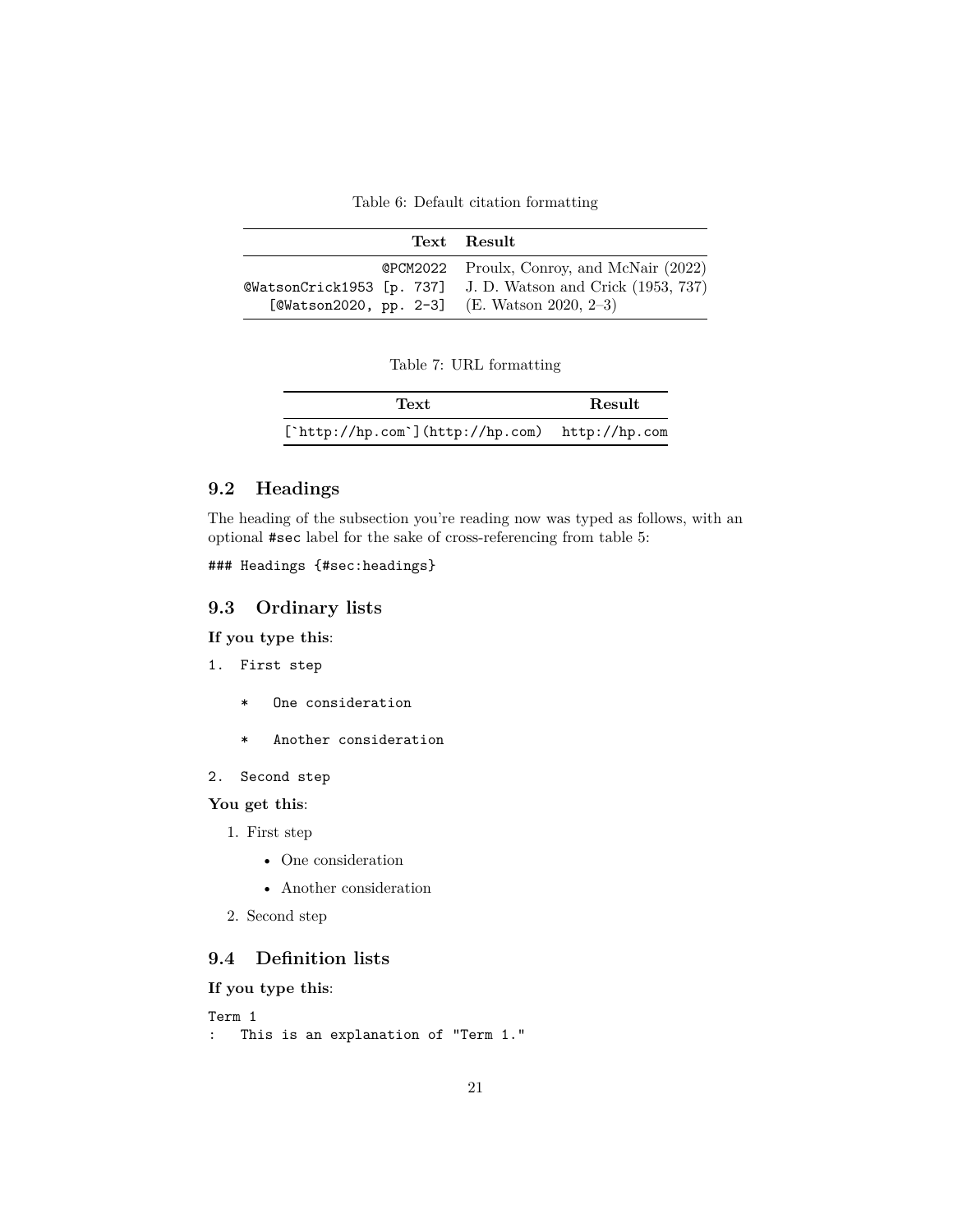Term 2 : This is an explanation of "Term 2."

**You get this**:

**Term 1** This is an explanation of "Term 1." **Term 2** This is an explanation of "Term 2."

#### <span id="page-21-0"></span>**9.5 Example lists**

**If you type this**:

(@) A first example

Any amount of material can be placed here.

Sequential numbering of the examples won't be disturbed.

Ever.

(@) A second example

(@good) A third example

As (@good) illustrates, labels facilitate cross-referencing.

#### **You get this**:

(1) A first example

Any amount of material can be placed here.

Sequential numbering of the examples won't be disturbed.

Ever.

- (2) A second example
- (3) A third example

As (3) illustrates, labels facilitate cross-referencing.

#### <span id="page-21-1"></span>**9.6 Blockquotes**

**If you type this**:

```
> Creating blockquotes is easy, and manual\
line breaks can\
be very useful if you're quoting poetry.
>
>> You can also nest blockquotes.
```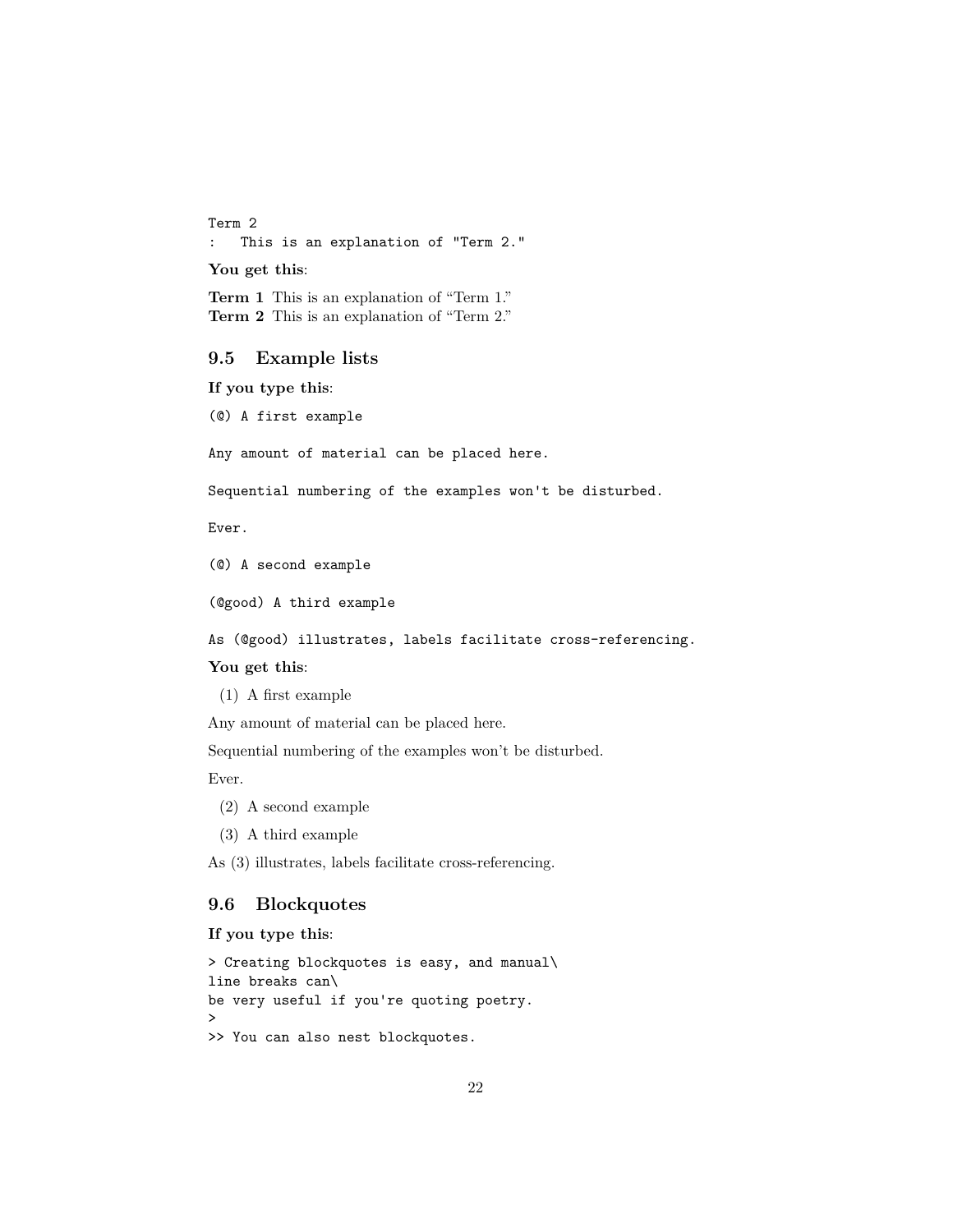**You get this**:

Creating blockquotes is easy, and manual line breaks can be very useful if you're quoting poetry.

You can also nest blockquotes.

#### <span id="page-22-0"></span>**9.7 Figures**

Here's the Markdown line near the beginning of this tutorial which added figure [1,](#page-2-4) gave it its caption, gave it a label for later cross-referencing, and specified how much of the available page width it should be scaled to use:

![Your Screen](pandoc-debian-ui.png){#fig:ui width=100%}

In general, use PDF for vector graphics (including Mermaid charts), JPG for photographs, and PNG for everything else (including user interface screenshots).

#### <span id="page-22-1"></span>**9.8 Tables**

Pandoc offers several methods for defining tables. Here's a simple example of one of the simpler methods, which includes both an optional caption and an optional label for later cross-referencing.

#### **If you type this, you get table [8](#page-22-4)**.

|                     | **veg**   **price** |
|---------------------|---------------------|
|                     |                     |
| garlic $\vert$ 1.12 |                     |
| kale                | 9.63                |
| carrot              | 14.27               |

```
: A simple table example {#tbl:veg}
```
Table 8: A simple table example

| veg    | price |
|--------|-------|
| garlic | 1.12  |
| kale   | 9.63  |
| carrot | 4.27  |

#### <span id="page-22-2"></span>**9.9 Code listings**

#### <span id="page-22-3"></span>**9.9.1 Plain**

An easy way to present computer code (or anything else you want typeset verbatim in a monospaced font) is to simply bracket it with lines of backticks.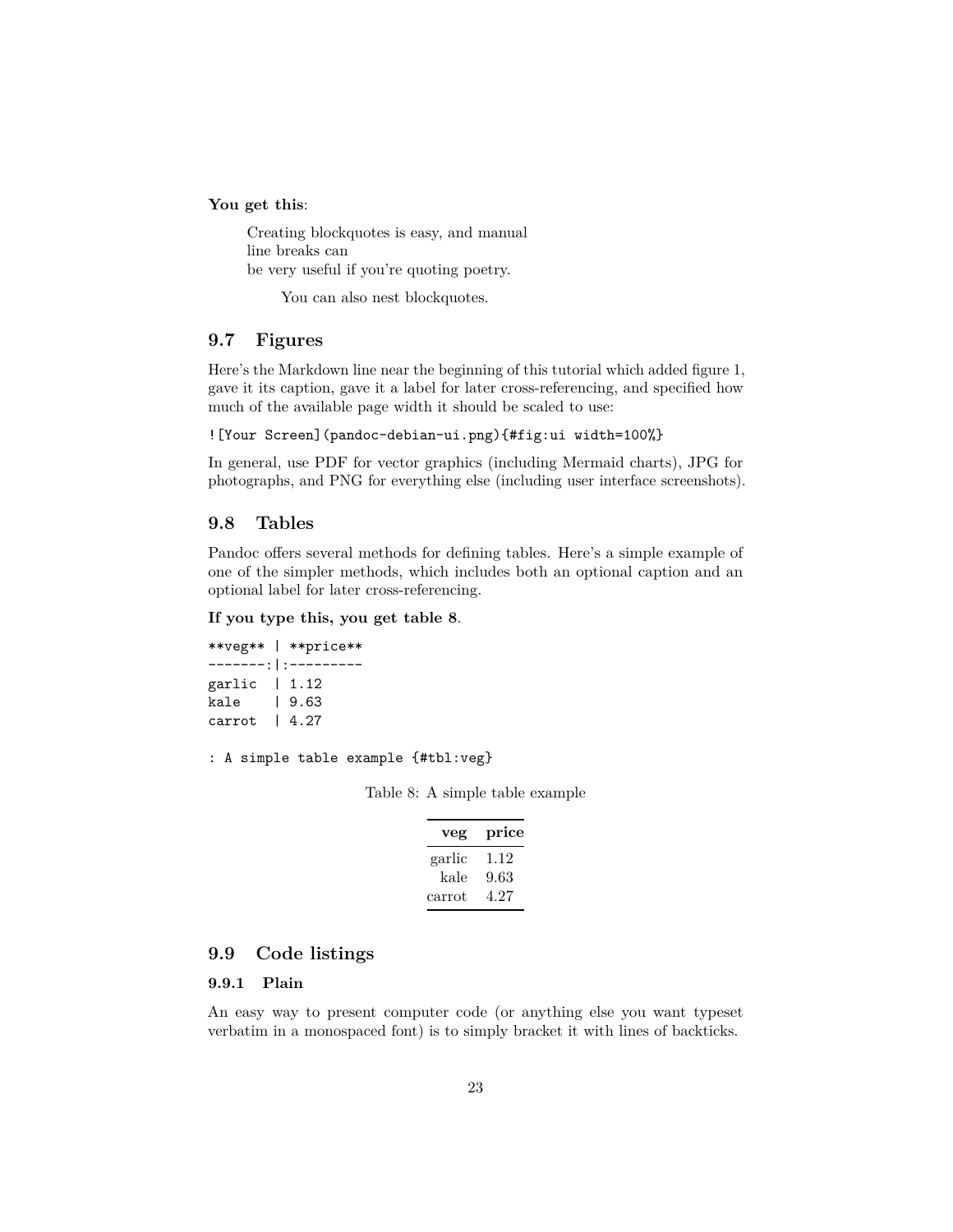For example:

 $\overline{\phantom{a}}$ 

Code line 1 Code line 2 Code line 3 Code line 4  $\ddot{\phantom{0}}$ 

#### <span id="page-23-0"></span>**9.9.2 Fancy**

The fancy way to present computer code, which also provides captioning and cross-referencing, is instead something like the following. When typeset, it yields listing [3.](#page-23-2)

```
```{#lst:codedemo caption="Demo of code block crossref/caption"}
main :: IO ()
main = putStrLn "Code block crossref/caption demo"
\ddot{\phantom{0}}
```
<span id="page-23-2"></span>**Listing 3** Demo of code block crossref/caption

main :: IO () main = putStrLn "Code block crossref/caption demo"

#### <span id="page-23-1"></span>**9.10 Equations**

If you bracket an equation with two dollar signs on each side, instead of just one dollar sign on each side, then your equation will be typeset in display format instead of inline format. In the following two examples you'll also see an optional #eq label immediately after the typed-in equation, for the sake of our cross-referencing examples in table [5.](#page-19-3)

**If you type this**:

```
$$\frac{1}{\Bigl(\sqrt{\phi \sqrt{5}}-\phi\Bigr)
e^{\frac{p^1}{2} = 1+\frac{e^{-2\pi}}{1+\frac{e^{-4\pi}}}{1+\frac{e^{-6\pi}} {1+\frac{e^{-8\pi}}
{1+\ldots} } } }$$ {#eq:ra}
```

```
\\begin{array}{c}\n\hbox{the case of the image of the image is a graph of the image. The image is a graph of the image is a graph of the image. The image is a graph of the image is a graph of the image. The image is a graph of the image is a graph of the image. The image is a graph of the image is a graph of the image. The image is a graph of the image is a graph of the image. The image is a graph of the image is a graph of the image. The image is a graph of the image is a graph of the image. The image is a graph of the image is a graph of the image. The image is a graph of the image is a graph of the image. The image is a graph of the image is a graph of the image is a graph of the image. The image is a graph of the image is a graph of the image is a graph of the image. The image is a graph of the image is a graph of the image
\frac{1}{\partial \theta} \frac1c\, \frac{\partial\vec{\mathbf{E}}}{\partial t} & =
\frac{4\pi}{c}\vec{\mathbf{j}} \\ \nabla \cdot
\vec{\mathbb{E}} & = 4 \pi \rho \\ \nabla \times
\vec{\mathbf{E}}\, +\, \frac1c\,
\frac{\partial\vec{\mathbf{B}}}{\partial t} & =
\vec{\mathbf{0}} \ \langle \cdot \cdot \cdot \cdot \cdot \mathbf{B} \ \& = 0\end{aligned}$$ {#eq:ma}
```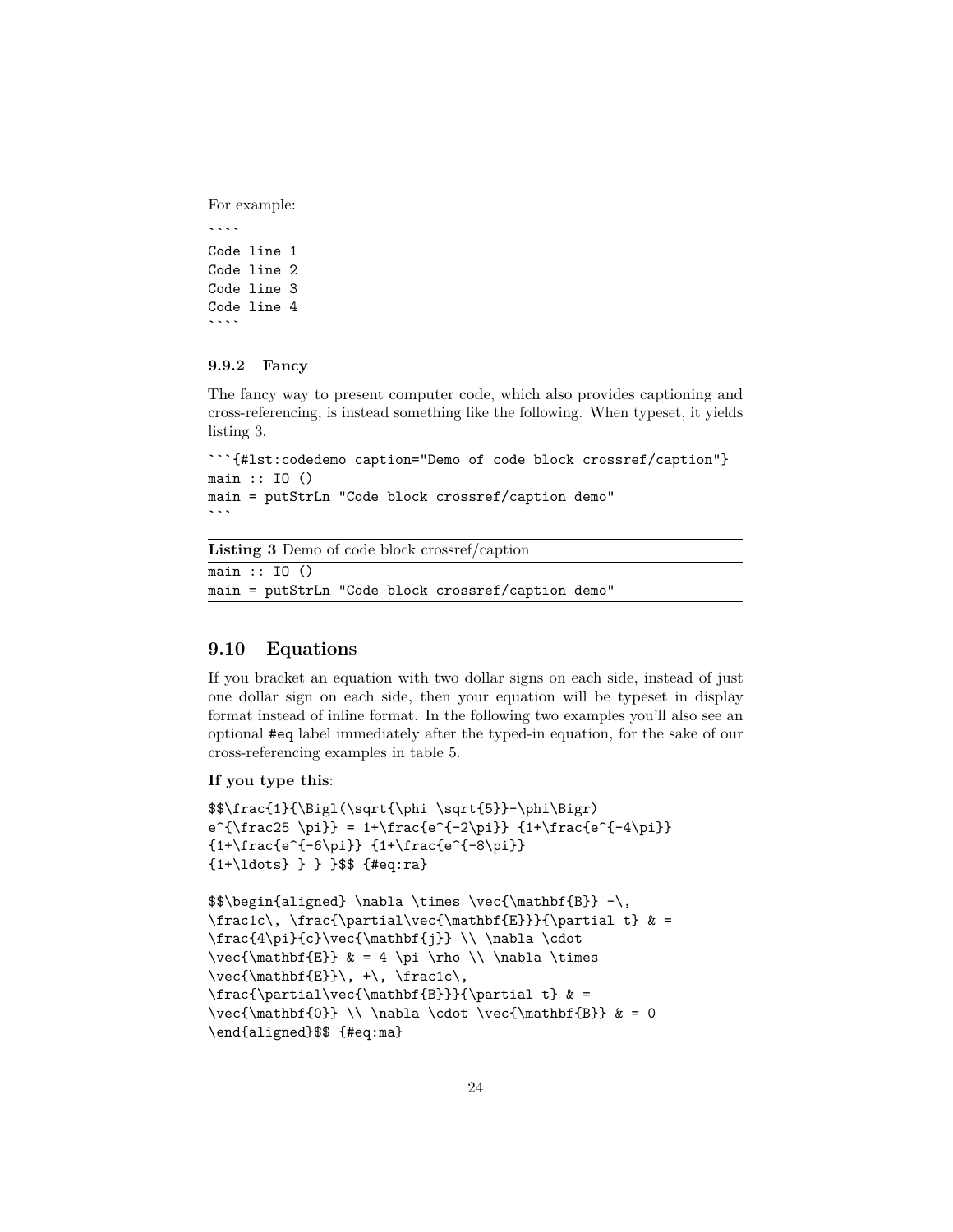**You get this**:

<span id="page-24-2"></span><span id="page-24-1"></span>
$$
\frac{1}{\left(\sqrt{\phi\sqrt{5}} - \phi\right)e^{\frac{2}{5}\pi}} = 1 + \frac{e^{-2\pi}}{1 + \frac{e^{-4\pi}}{1 + \frac{e^{-6\pi}}{1 + \frac{e^{-8\pi}}{1 + \dots}}}}
$$
(1)  

$$
\nabla \times \vec{B} - \frac{1}{c}\frac{\partial \vec{E}}{\partial t} = \frac{4\pi}{c}\vec{j}
$$

$$
\nabla \cdot \vec{E} = 4\pi\rho
$$

$$
\nabla \times \vec{E} + \frac{1}{c}\frac{\partial \vec{B}}{\partial t} = \vec{0}
$$

$$
\nabla \cdot \vec{B} = 0
$$

#### <span id="page-24-0"></span>**9.11 Metadata blocks**

Please consider the first 18 lines of this tutorial's Markdown file:

```
# Technical Writing on Windows 10/11
```

```
---
author:
- Russell D. Brunelle
date: 'June 7, 2022'
subtitle: |
 via a state-of-the-art open-source toolchain
abstract: |
  This tutorial teaches you to create beautiful PDF documents
 from simple text files. Using Notepad++ you write Markdown
 that's backed up via Git, Pandoc typesets your Markdown via
 LaTeX while adding any flowcharts written in Mermaid, and all
 of this runs (without needing internet access) via VirtualBox
 on a virtual Debian Linux machine that's accessed via PuTTY.
...
```
#### ## Our goal

Since the Pandoc command that converted this tutorial's Markdown file to a PDF file included a --shift-heading-level-by=-1 option, the # Technical Writing on Windows 10/11 line above becomes this document's title rather than a top-level section heading, and the ## Our goal line becomes a top-level section heading rather than a second-level section heading.

In the metadata block between those two lines, one could:

• Remove any definitions (author, date, subtitle, or abstract) that aren't needed, or even remove the entire block if none of them is needed.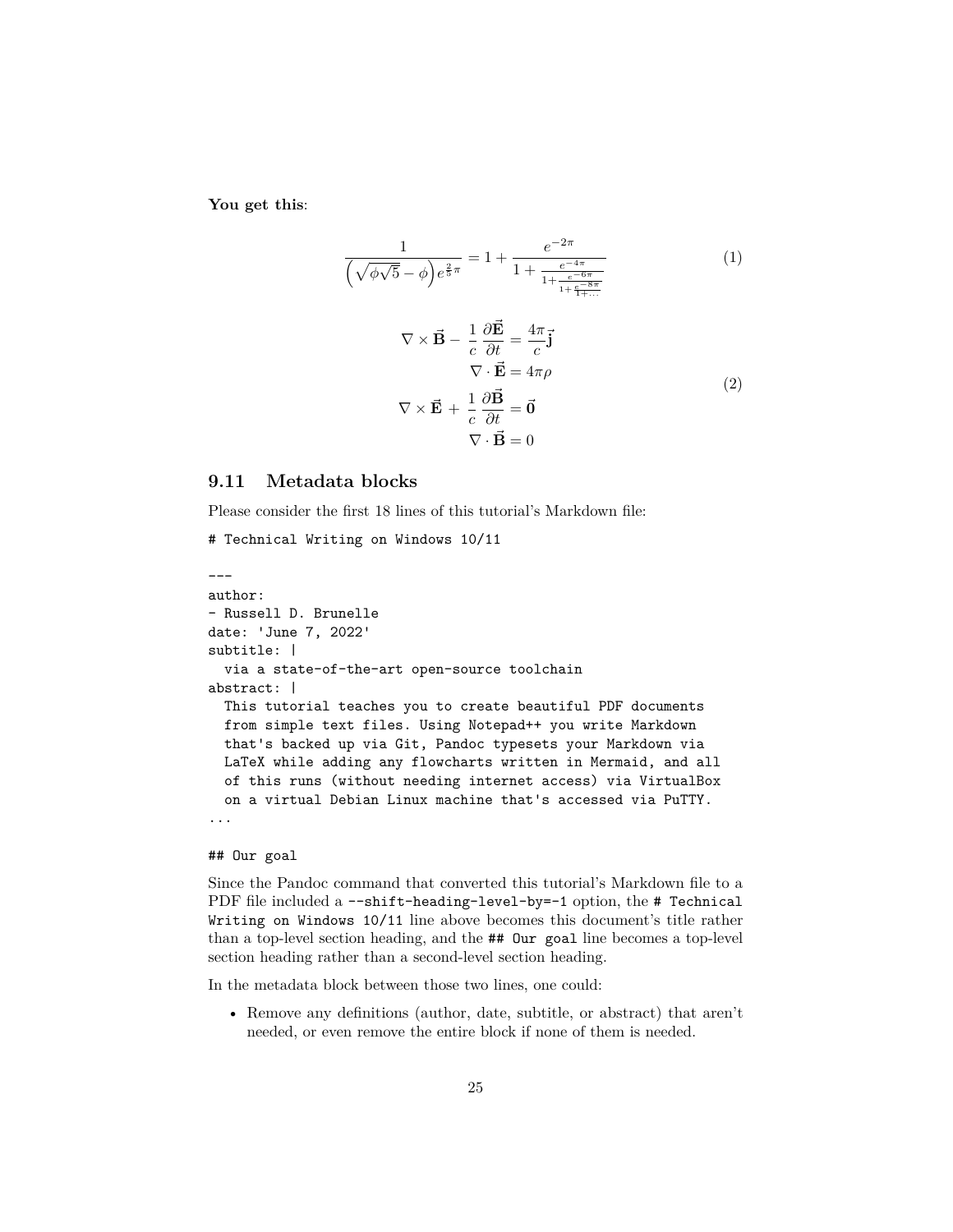- Add co-authors by adding more [name] lines to the author definition.
- Add, on a line of its own, the definition csl: ieee.csl if you'd like to switch from Pandoc's default citation style (*Chicago Manual of Style* "author-date") to the IEEE citation style.

#### <span id="page-25-0"></span>**9.12 Bibliographic blocks**

Here is the bibliographic block that was typed into this tutorial's Markdown file, for the sake of the citation demonstrations in table [6.](#page-20-3)

```
---
references:
- id: PCM2022
 author:
 - family: Proulx
   given: Mike
  - family: Conroy
   given: Emma
  - family: McNair
   given: Corey
 title: "Cancel culture is loud, but for most brands it's noise"
 publisher: Forrester Research, Inc.
 issued:
  - year: 2022
   month: 1
   day: 10
  type: report
- id: WatsonCrick1953
 author:
  - family: Watson
   given: James Dewey
  - family: Crick
   given: Francis Harry Compton
 title: 'Molecular structure of nucleic acids'
  container-title: Nature
 issued:
  - year: 1953
   month: 4
   day: 25
 volume: 171
  issue: 4356
 page: 737-738
 DOI: 10.1038/171737a0
 type: article-journal
```